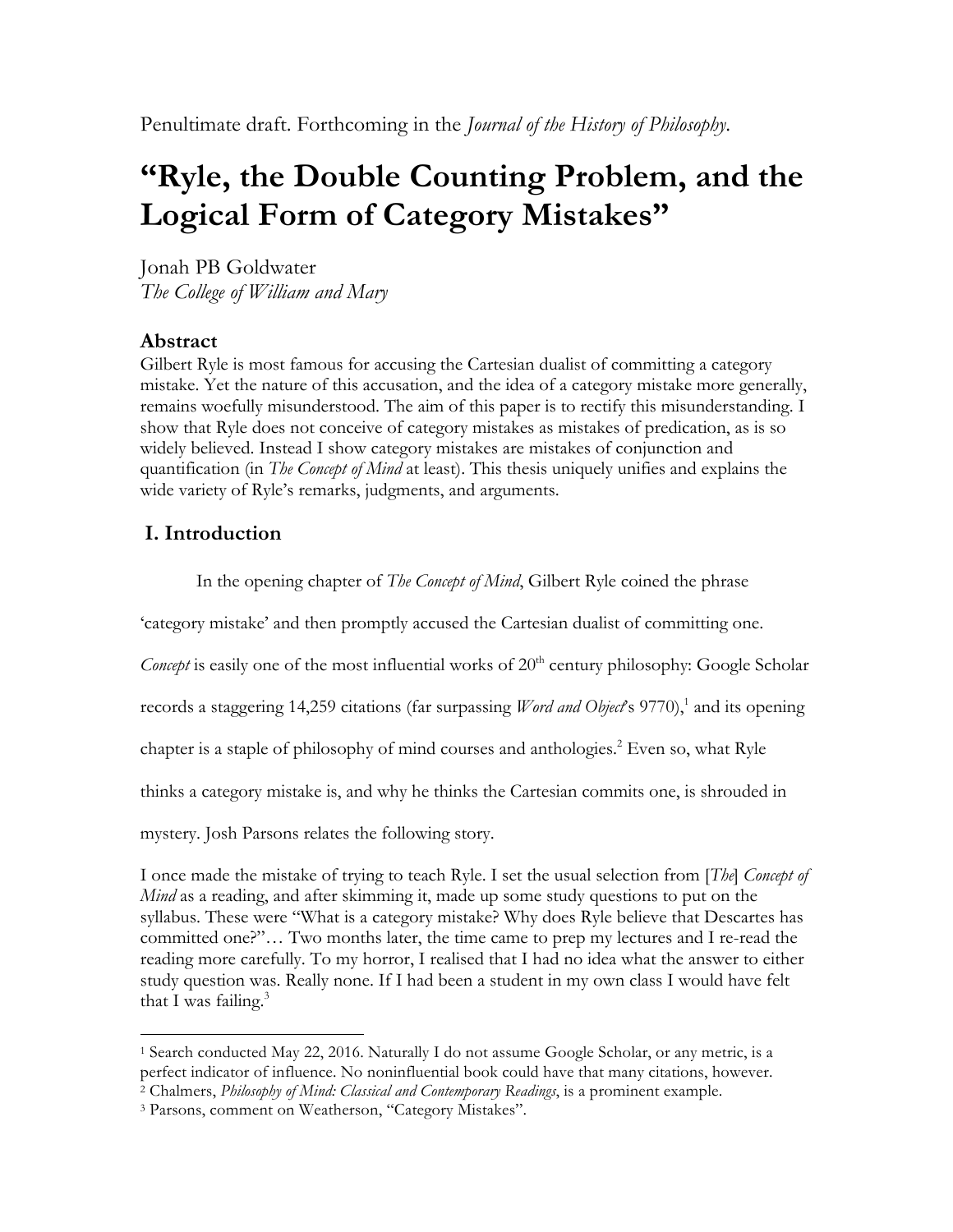Even for those researching category mistakes Ryle's view is a puzzle. Ofra Magidor's *Category*  Mistakes is the only major book-length treatment of the subject in recent years.<sup>4</sup> Magidor only discusses Ryle vis-à-vis Cartesian dualism for one paragraph, however, and her judgment is not flattering. According to Magidor

it is far from clear what Ryle took the central category mistake in the dualistic position to be. Sometimes he talks as if it is speaking of the mind in mechanistic-like terms (as in talk of mental causation) [pp. 19–20]. In other places, he seems to be worried by a kind of 'double counting' problem. He notes that a "purchaser may say that he bought a left-hand glove and a right-hand glove, but not that he bought a left-hand glove, a right-hand glove, and a pair of gloves" (p. 22). The proposal is that what is wrong with this description is that it involves an illegitimate mix of types – talking of the types 'glove' and 'pair of gloves' in the same occasion. Equally, he argues, mind and body are of different types, so one cannot legitimately discuss both at the same time. At any rate, his general position seems to be that most classic problems in the philosophy of mind.. arise merely because of some sort of a category mistake. But other than a few rather obscure examples, Ryle does not say much about what category mistakes are or how one should account for them (ibid., p. 10).

I for one do not share Parson's and Magidor's negative assessment: despite the

paradoxical flavor of the claim, I believe Ryle is more clear than it may seem. In fact, Ryle says more than enough to reconstruct a clear, consistent, and coherent account of category mistakes. So one goal of this paper is to explicate that account. Another is to diagnose and debunk the reasons it is so widely misunderstood. A third is to show that Ryle's allegation against Descartes is a simple and straightforward application of his more general conception (and so is independent of what some may think of as Ryle's outdated behaviorism). Perhaps more colorfully put, then, my goal in this paper is to answer Professor Parson's study questions, and to dispel whatever mystery remains regarding Ryle's most famous idea. In so doing I will also make a case for Ryle's continuing relevance: as we will see, Ryle's conception of category mistakes has interesting and provocative implications regarding the logic of existence statements- surely a subject at the foundation of many areas of ongoing philosophical research.

<sup>4</sup> See Lappin, *Sorts, Ontology, and Metaphor*, for a classic study from a previous generation.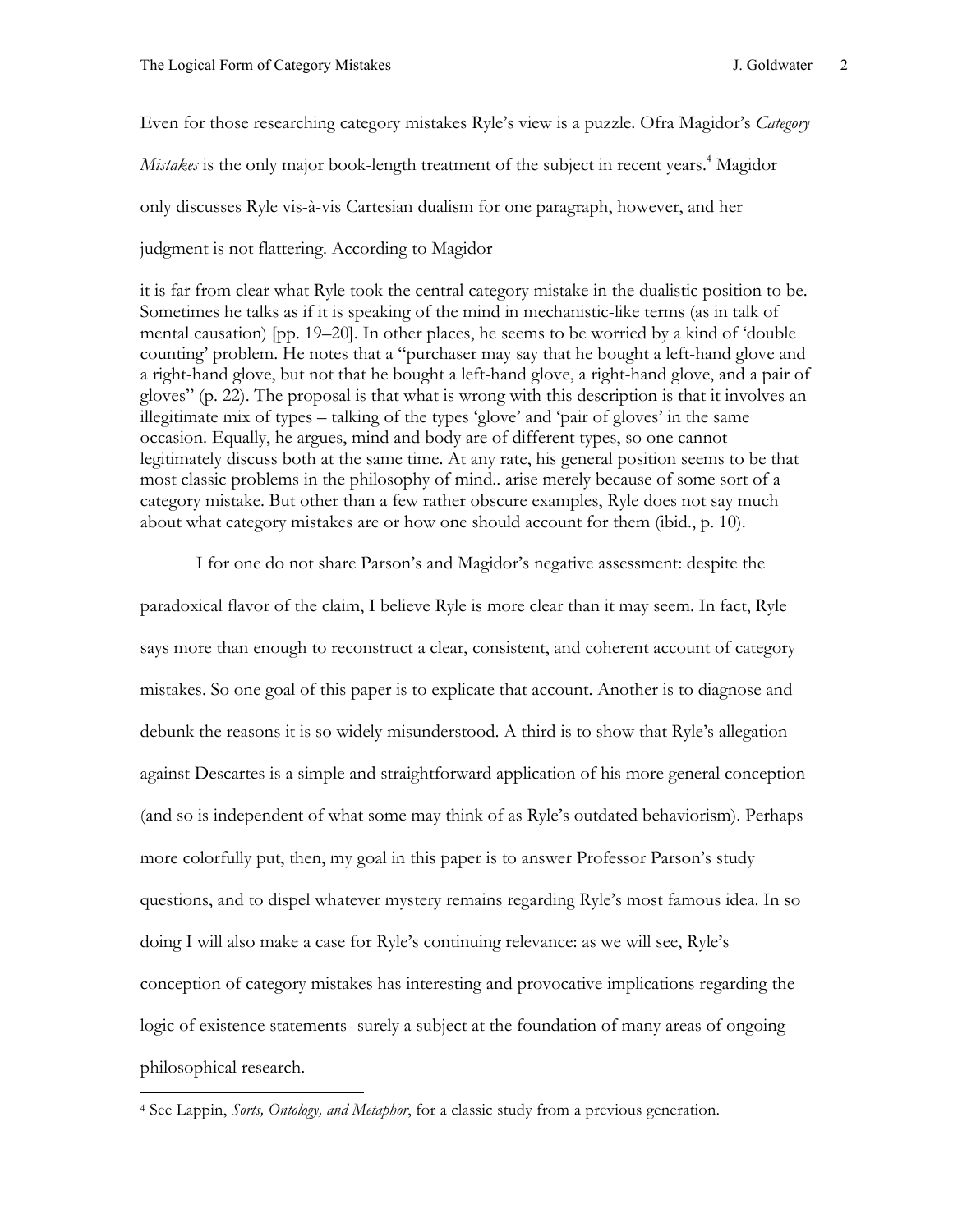## **2. Diagnosing the confusion**

Why is Ryle's view misunderstood? In this section I propose four theses I believe are widely believed about Ryle and category mistakes, but which are puzzling in light of each other. I describe these here with the hope that an initial diagnosis will allow for a speedier recovery. I begin with what I will "background thesis 1".

1 A category mistake is a sentence that pairs an ill-suited subject and predicate, such as 'the number 2 is pink' or 'Saturday is in bed'.

This is undoubtedly the canonical view. 'Saturday is in bed' is Ryle's own example from a 1938 paper ("Categories"). Shalom Lappin (*Sorts, Ontology, and Metaphor,* 1) opens his book by listing five paradigm category mistakes of "subject-predicate form": namely, 'quadrupilicity drinks procrastination' (Russell's example), 'this stone thinks of Vienna' (Carnap's example), 'prime numbers are hungry', 'love has a smooth surface', and 'my table is recursively enumerable'. Magidor begins her book on category mistakes in much the same way: she declares that "category mistakes are sentences such as 'the number two is blue', 'the theory of relativity is eating breakfast', or 'green ideas sleep furiously'" (Chomsky's example). She then adds two more examples: 'John is drinking the theory of relativity' and 'the theory of relativity is drinking beer'.<sup>5</sup>

It should be noted that in that 1938 paper Ryle did not actually use the phrase 'category mistake' to describe 'Saturday is in bed'; in that paper he called it a "type-trespass" (p. 200). This is not to say that 'Saturday is in bed' is not a category mistake (of course it is). When Ryle introduced the phrase 'category-mistake' in *Concept* (p. 16), however, he gave several new "illustrations" to indicate his meaning, and none is obviously a subject/predicate mistake akin to those just listed. I will describe these illustrations in detail later. For now

<sup>5</sup> Magidor, *Category Mistakes*, 1. See also Dancy, "Ryle and Strawson on category mistakes", 11.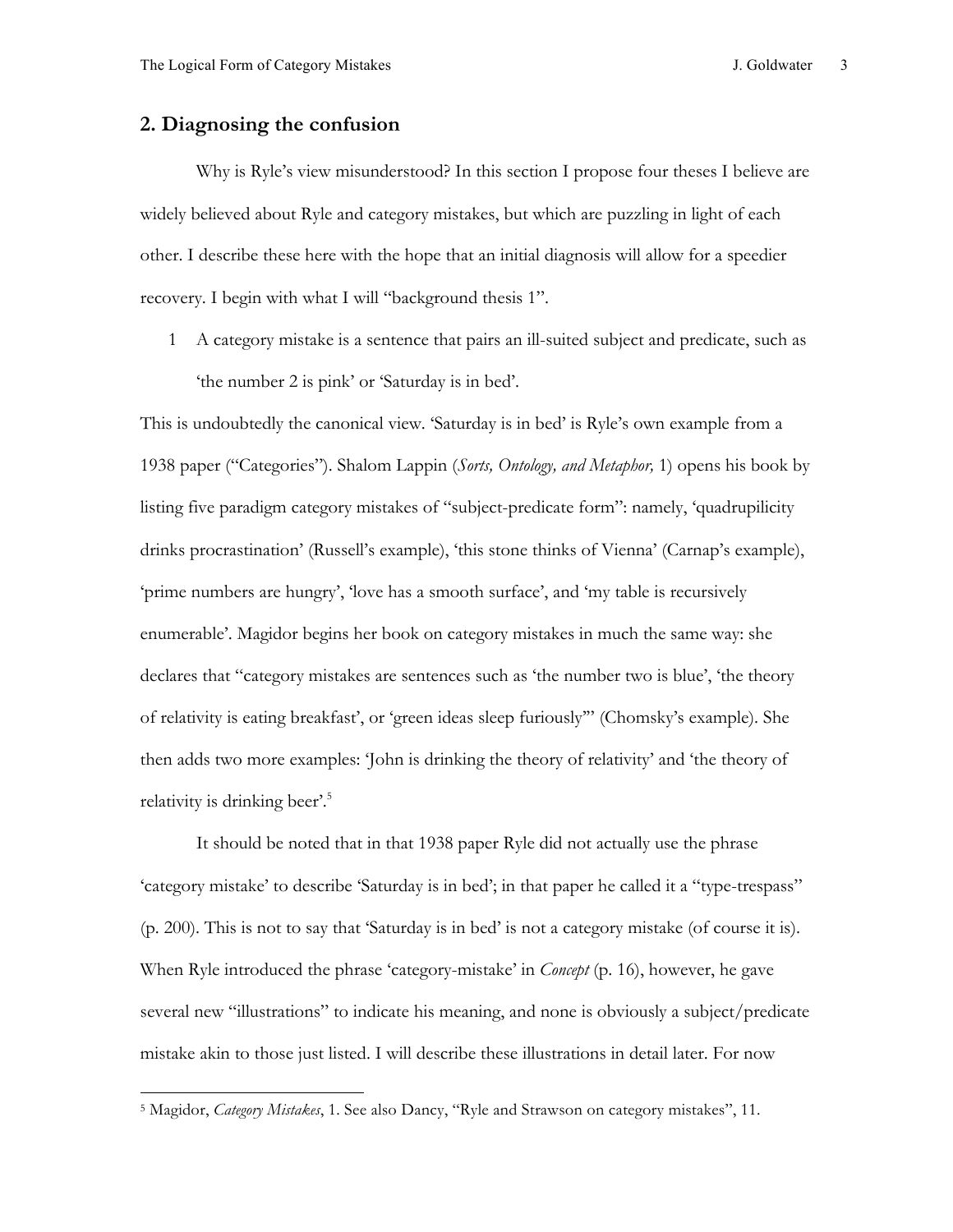consider only (part of) the first. Ryle imagines a visitor to Oxford observes a college, library, and a museum. The visitor then asks 'but where is the university?'. Ryle responds that the visitor committed a category mistake, explaining that

his mistake lay in his innocent assumption that it was correct to speak of Christ Church, the Bodleian Library, the Ashmolean Museum *and* the University, to speak, that is, as if 'the University' stood for an extra member of the class of which these other units are members.<sup>6</sup> Whatever exactly this mistake amounts to it is not self-evidently the same as that made by 'Saturday is in bed' or 'this stone thinks of Vienna'. So if one has in mind the canonical conception of category mistakes (as ill-suited subject/predicate pairings), what explains the visitor's mistake as a category mistake may be puzzling.

So what is the visitor's mistake? Recall Magidor describes a category mistake as a "double counting problem", which is the mistake of counting one thing twice. Certainly this gloss is plausible *prima facie*; in light of Ryle's denial that the university is an "extra member", it seems natural to construe the visitor's mistake as a failure to realize that the university is already included in the tally that includes the library and the other buildings.<sup>7</sup> Assuming the same reading is available for his other cases (not yet discussed) yields a second background thesis:

2 Ryle introduces the meaning of 'category mistake' via cases in which someone commits a double counting error, i.e. someone counts x and y as two when in fact x is identical to y.

Whatever its other merits 2 does not assuage the difficulties vis-à-vis 1, however. Paradigm subject/predicate category mistakes do not seem to be double counting errors, nor do they

<sup>6</sup> Ryle, *The Concept of Mind*, 16. Original emphasis.

<sup>7</sup> This is quite literally a "textbook interpretation". In Perry et al, a textbook widely used in introductory philosophy courses, the glossary entry for 'category mistake' explains that the visitor "apparently thinks that the university is yet another building in addition to the library, and so on, whereas in reality it is more like the sum total of such buildings and their relationships" (p. 842).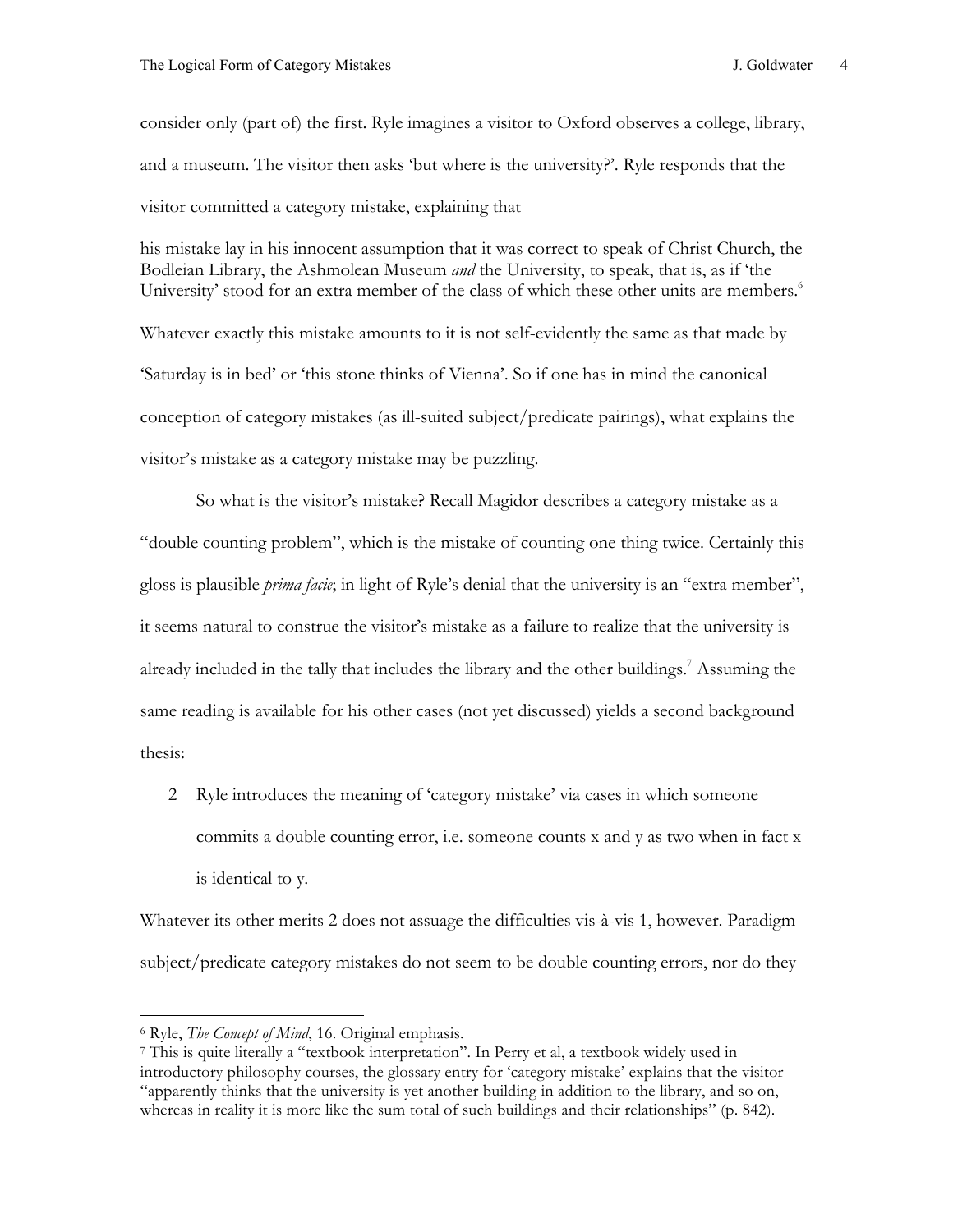seem to have anything to do with (mis)counting at all. Nor is (mis)counting self-evidently connected to categories more generally. So one may still wonder what makes the visitor's mistake a *category* mistake (besides Ryle's stipulation it be called one).

I will return to these problems later. In the meantime note that because the university example is (among those) meant to illustrate what Ryle means by saying the Cartesian commits a category mistake, a natural thought is to apply the idea expressed in 2 to dualism. Hence a third background thesis:

3 According to Ryle the Cartesian dualist commits the aforementioned double counting error: just as the visitor mistakenly counts the university as something in addition to the buildings, the dualist mistakenly counts the mind as something in addition to the body (or behavior).

Note that 3 seems to presuppose that the mind is really nothing but (or at least nothing over and above) the body (or behavior). This yields

4 The accusation that the dualist commits a category mistake is based on (or is motivated by) Ryle's philosophy of mind, according to which the mind is not distinct from (or over and above) the body (or behavior).

Like 2 and 3, however, 4 is puzzling in light of 1 (i.e. the relation to paradigm subject/predicate category mistakes remains unclear).<sup>8</sup> Moreover, 'the number 2 is pink' seems to commit a category mistake independently of any controversial philosophical doctrine, whereas according to 4 it is only in light of a controversial philosophical doctrine that the dualist commits one. Not only is this difference curious, but it makes Ryle's

<sup>8</sup> Recall Magidor suggests a reading according to which the category mistake is ascribing mechanical properties to the mind. One might think this would involve mistaken subject/predicate statements akin to 'Saturday is in bed'. Even were this right in this case, this model is unable to account for either the university example or any other category mistake Ryle discusses in the opening chapter of *Concept*, as we will see summarily.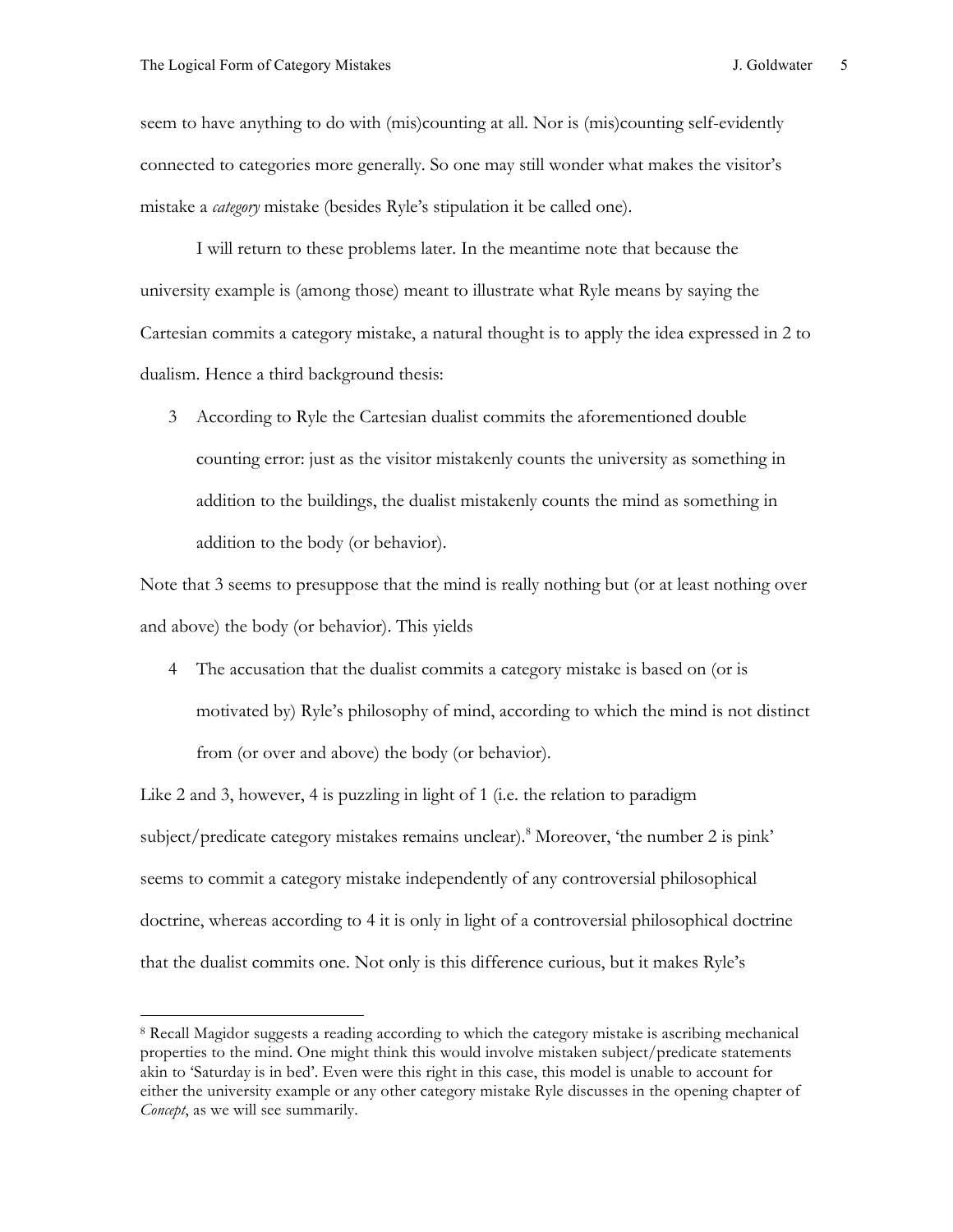accusation subject to behaviorism's refutation. The status of 'the number 2 is pink' as a category mistake, by contrast, does not seem similarly subject to refutation. Whence these differences? It is not obvious.

To briefly summarize: I believe 1–4 are commonly held, but they render Ryle's idea of a category mistake, and why the Cartesian makes one, something of a muddle. These reasons may not even be exhaustive. For instance a fifth idea may also be widespread (and is worth discussing in any event).

5 Ryle has a strange view of what is categorially different from what: e.g. he thinks a college and a library differ categorially from a university, and that a right-hand glove differs categorially from a pair of gloves.

My aim in the rest of this paper is to dispel the confusion. I will do so by explaining not why just one of 1–4 is false, but why *each* of 1–4 is false, at least according to Ryle. (Doing so will also provide the basis for dispelling the confusion expressed by 5; as we will see, Ryle's judgments of categorial difference are quite principled). I suspect this may strike some as surprising if not rather implausible. But as I will show summarily it is the case: none of 1–4 is an adequate characterization of Ryle's conception of category mistakes in *The Concept of Mind*.

## **3. Category mistakes as cross-categorial conjunction-cum-quantification**

In this section I present in broad outline my account of Ryle's conception of a category mistake. In particular I offer four alternatives to 1–4. I will defend these claims with detailed textual evidence in the next section.

I should first emphasize that by rejecting 1 I am not denying that there are subject/predicate category mistakes. What I reject is 1's implicit universality- that *all* category mistakes are of this form. What Ryle believes is that there are also category mistakes of an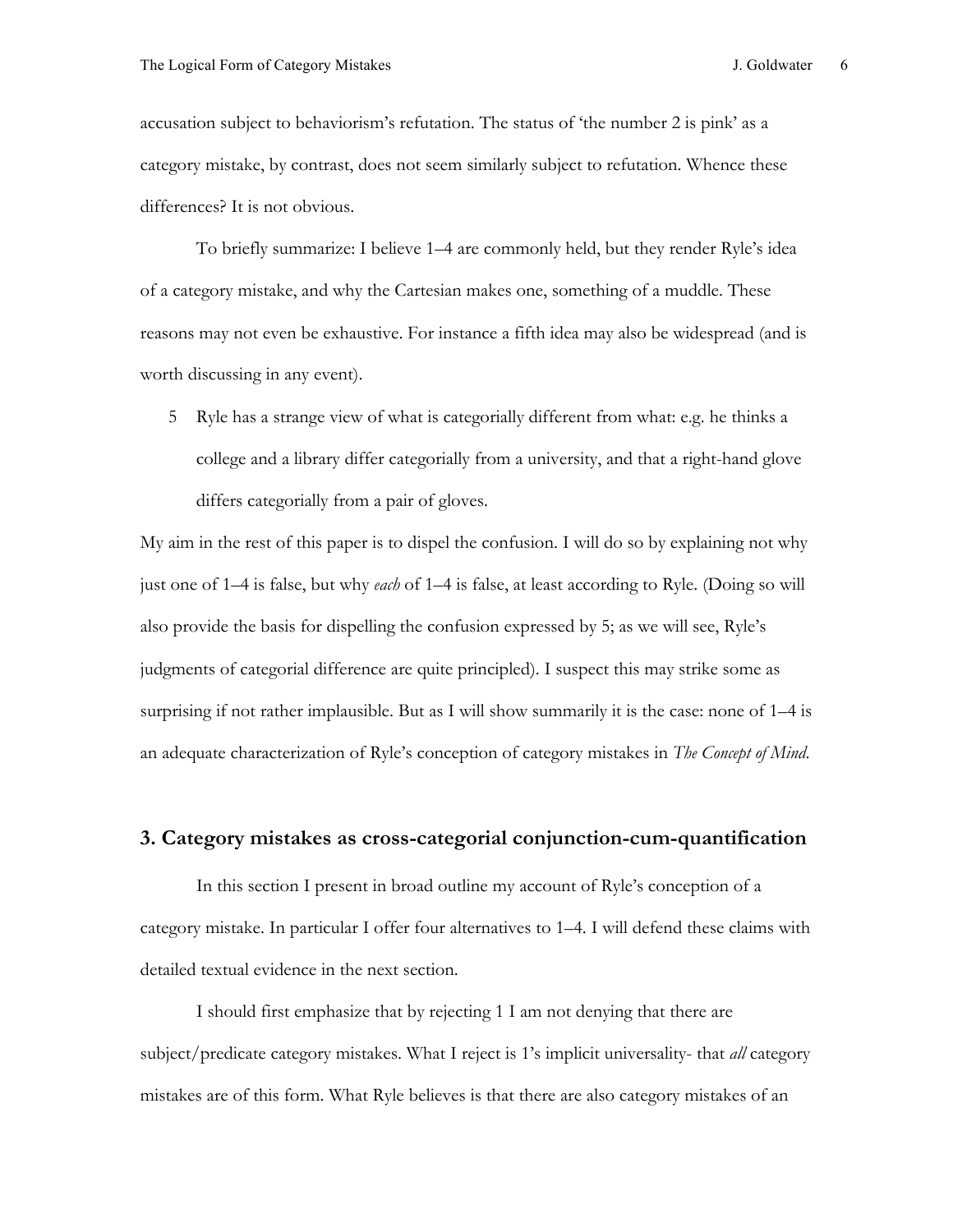entirely different form: just as some subjects and predicates are not fit to be coupled due to type differences, so too are some *sentences* not fit to be coupled due to type differences. Ryle is especially emphatic that *conjunctions* commit category mistakes when the conjoined sentences belong to different types. Hence I defend

1' Not all category mistakes are mistakes of predication (of the form Fx). Some category mistakes are mistakes of conjunction (of the form  $P\&Q$ ).<sup>9</sup>

As we will see summarily, each example that Ryle gives in the opening chapter of *Concept*  including the university and pair of gloves examples, which we have already seen—is a category mistake of conjunction. None is a mistake of predication.

Of particular interest is that Ryle identifies conjunctions with existentially quantified conjuncts as committing category mistakes. Ryle identifies what I will call *enumerative* claims—claims which assert that there exist a certain number of things—as being paradigms of categorially mistaken conjunctions. Amie Thomasson (*Ordinary Objects*, 77) makes a helpful point here: that "counting is simply a formal way of using a long conjunction". That is, to say 'there is an x and a y and a z' is to say 'there are three things' (assuming nonidentity). Ryle's crucial idea, however, is that not every such count is legitimate: according to Ryle if x, y, or z differ in category, to say 'there is an x and a y and a z, such that there are three' is a category mistake. More precisely but still schematically, what I will call a *conjunctive-cumquantificational category mistake* takes the following form: 'there are n things (of one type) and 1 thing (of another type), such that there are  $n+1$  things'. Each example Ryle gives to show what he meant by 'category mistake' fits this schema exactly.

Even if one concedes 1', one may think what I am calling a conjunctive-cum-

<sup>9</sup> Ryle also believes disjunctions can commit category mistakes for similar reasons (*Concept*, 16, 22, *passim*). I will ignore this for simplicity, but my account is equally well-equipped to handle these mistakes as well.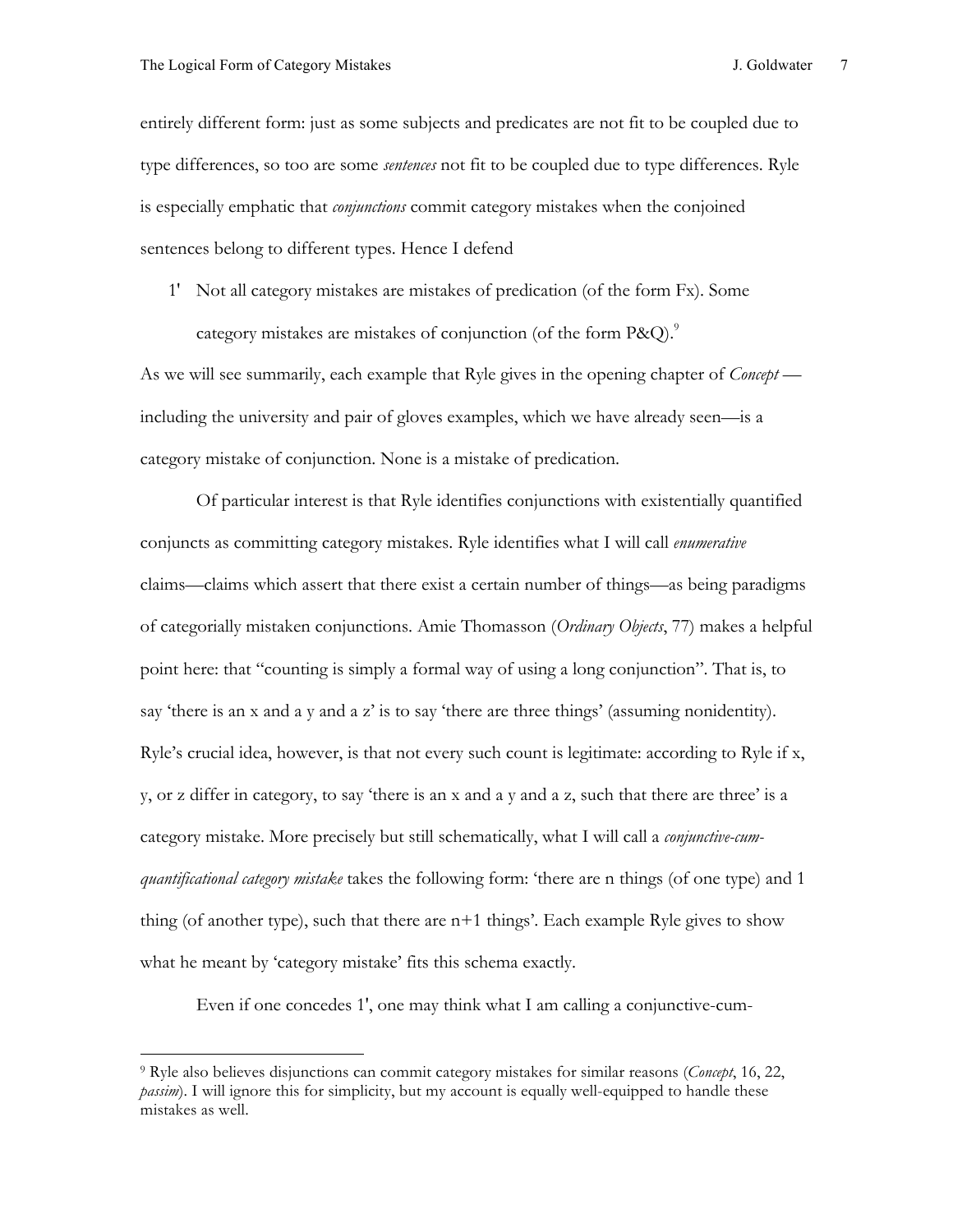quantificational category mistake is just a way of describing the double counting error (identified in 2). But this is incorrect. Instead I defend

2' Ryle's cases uniformly show that it is a category mistake to say 'there are n things (of one type) and 1 thing (of another type) such that there are n+1 things'- *even if the n things and the one thing are not identical*.

I highlight this latter phrase both because I suspect it to raise eyebrows, but also because I believe not understanding this is the factor most responsible for misunderstanding Ryle's view. It can be quite counterintuitive—perhaps one might even think it incoherent—to suppose that there can be n things and something else yet they (somehow) fail to add up to n+1. But I must insist: this really is exactly what Ryle is saying. More on this summarily.

Recall 3: the Cartesian error is an instance of the double counting error identified in 2. In lieu of 3 I defend

3' The Cartesian mistake is an instance of the schema in 2': even if 'there is a mind' is true *and* 'there is a body' is true, it is still a category mistake to say 'there exists a mind and a body, such that there are two'- *even if that mind and body are not identical*.

Because on my reading Ryle can freely concede that the mind and body are not identical (per 2' and 3'), he does not require a philosophy of mind (such as the identity theory or behaviorism) which would deny the difference. Hence

4' Ryle's accusation that the Cartesian commits a category mistake does not require the truth of his philosophy of mind. Rather, it is an application of a more general (and prior) thesis regarding the logic of existence claims (enumeration via conjunction and quantification in particular).

Having briefly set out theses 1'–4', the main goal of the rest of this paper is defend them. Doing so via a close examination of *The Concept of Mind* (and related texts) will reveal a clear,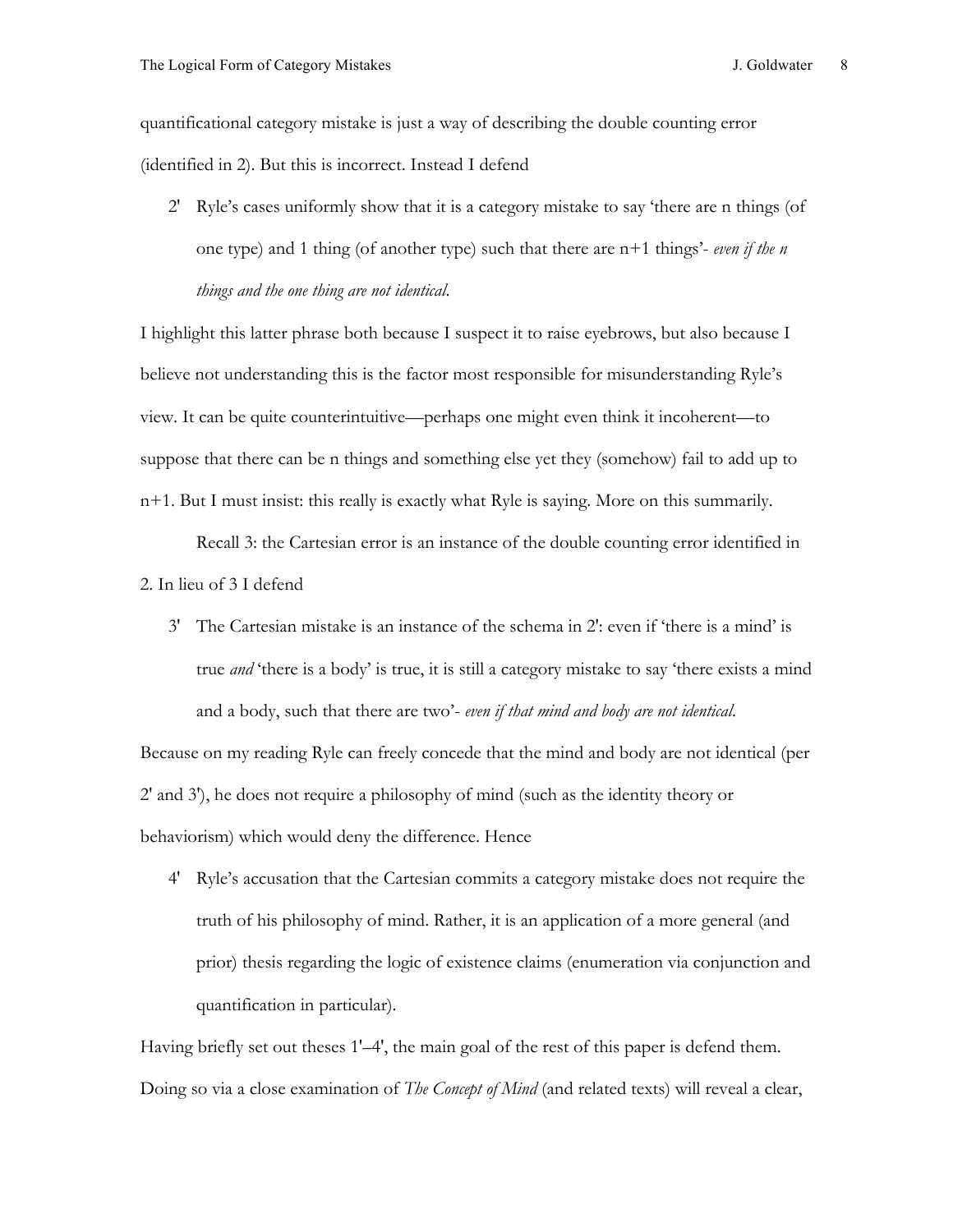consistent, and coherent conception of category mistakes.

## **4. From predication to conjunction-cum-quantification**

My foundational claim is that Ryle recognizes category mistakes of conjunction in addition to mistakes of predication. To better understand the former I will first spell out some corollaries (labeled 1a–1d) of the predicative view of category mistakes.

1a The logical form of a subject/predicate category mistake is Fx, where x is a variable ranging over objects which cannot, in some suitably strong sense, possibly satisfy the property expressed by the predicate  $F^{10,11}$  Because an Fx category mistake involves sentence-elements (rather than sentences) being ill-matched,

1b the locus of the category mistake is subsentential.

Because Fx is an atomic sentence (a sentence containing no sentence as a part),

1c it is atomic sentences that (primarily) commit category mistakes.

I say 'primarily' because compound statements may also commit category mistakes. For instance, Magidor (*Category Mistakes*, 3) notes that 'the number two isn't blue' and 'either the number two is blue or it is prime' are similarly "infelicitous" as the atomic sentence 'the number two is blue'. In each case, though, the compound category mistake inherits the

<sup>10</sup> It may be noticed that 'green ideas sleep furiously' (Chomsky's 1957 example) is slightly more complex than Fx. Lappin (*Sorts*, 1) also notes that although philosophers have tended to focus on the aforementioned subject/predicate (Fx) constructions, "sortal anomaly also arises in adverbial constructions" such as 'Bill knows the theory slowly', 'Sam sleeps quickly,' and 'John wrote on top of the theory'. Similarly, Magidor (*Category Mistakes*, 2) observes that "Category mistakes can involve expressions of a wide variety of syntactic types (e.g. verbs as in 'The theory of relativity is sleeping'; adverbs, as in 'sleeps furiously'; or prepositions as in 'underneath the number two')." Even if Fx is not an adequate regimentation of these different grammatical types, however, this complication is not germane here. For even if something more complicated or subtle is required, these sentences undoubtedly contain some categorially mistaken expression Fx as a component, and corollaries 1b– 1d will still apply. And it is the features described therein that are important in this context. 11 By 'logical form' I do not necessarily mean deep as opposed to superficial form. I mean only surface form rendered in logical notation. Whether this regimentation also captures deep form I leave as an open question. My thanks to Tucker McKinney for raising this point.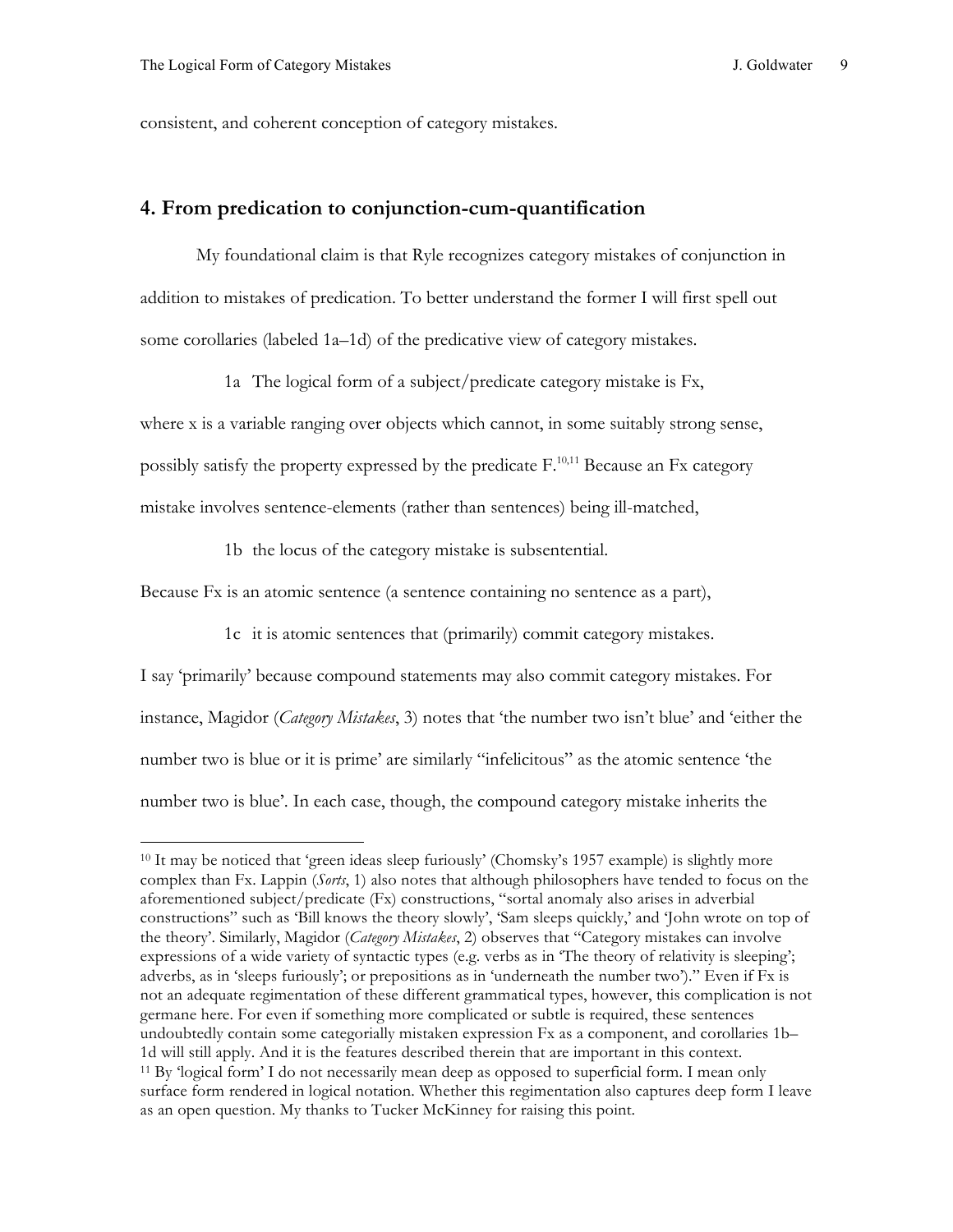mistake of its component (atomic) statement; hence the primacy of the latter. Generalizing suggests

> 1d a compound sentence commits a category mistake only if a component statement does.

Granted, 1d is not entailed by the previous. Yet it seems to have been orthodox. The 1960's and '70's saw an extensive literature on how category mistakes should be formally represented. Much of the discussion concerned the effects of category mistakes on bivalence and truth-functionality- in particular whether category mistakes are neither true nor false (and so require a third value), and/or whether if false the negation of a category mistake is also false. Various nonstandard truth-tables and inference rules were proposed to accommodate these and related possibilities (see e.g. Pap, "Types and meaninglessness" (1960); Sommers, "Types and Ontology" (1963); Goddard, "Predicates, relations and categories" (1966); Lambert, "On the no type theory of significance" (1968); and Bergmann, "Logic and sortal incorrectness" (1977)). As best I can tell, however, none of these systems involve compound statements committing category mistakes without a component statement committing one. So 1d seems to have been the working assumption for those looking to establish a logic of category mistakes.

The reason I emphasize not only 1 but corollaries 1a–1d is that Ryle *rejects* each of them in the opening chapter of *Concept*. Though this is evident from his series of illustrations (pp. 16–17), I will first jump ahead to the following passage from p. 22, where the rejection of 1, as well as 1a–1d, are apparent in his criticism of Descartes.

When two terms belong to the same category, it is proper to construct conjunctive propositions embodying them. Thus a purchaser may say that he bought a left-hand glove and a right-hand glove, but not that he bought a left-hand glove, a right-hand glove *and* a pair of gloves. 'She came home in a flood of tears *and* a sedan-chair' is a well-known joke based on *the absurdity of conjoining terms of different types*.. Now the dogma of the Ghost in the Machine does just this. It maintains that there exist *both* bodies *and* minds; that there occur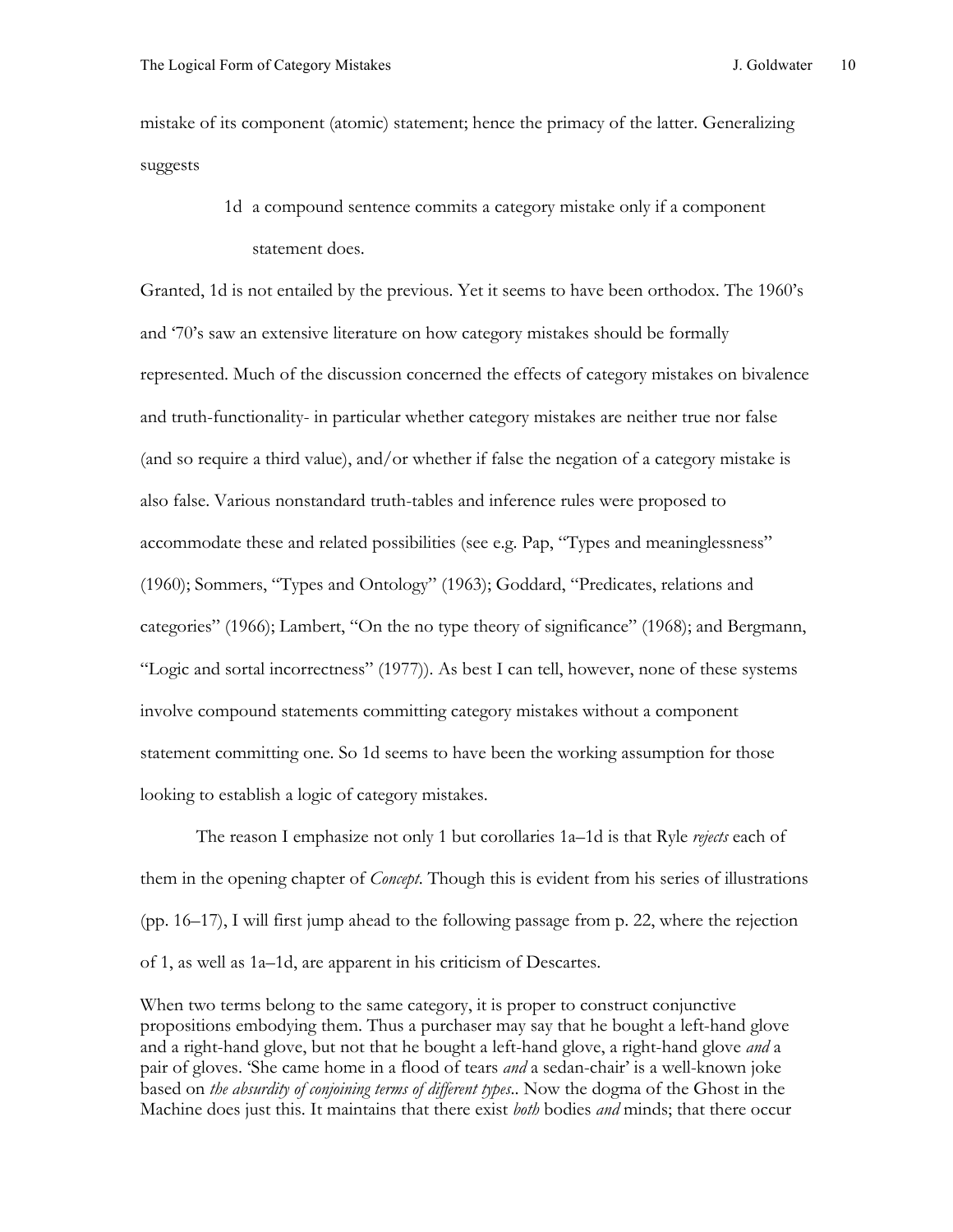physical processes *and* mental processes; that there are mechanical causes of corporeal movements *and* mental causes of corporeal movements. I shall argue that these and other analogous *conjunctions* are absurd; but, it must be noticed, the argument will not show that either of the *illegitimately conjoined propositions is absurd in itself*. I am not, for example, denying that there occur mental processes.. But I am saying that the phrase 'there occur mental processes' does not mean the same sort of thing as 'there occur physical processes', and, therefore, that *it makes no sense to conjoin or disjoin the two* (my emphases).

Ryle clearly believes there are category mistakes of conjunction: whereas it is "proper to construct conjunctive propositions" via terms that "belong to the same category", it is "absurd" to conjoin "terms of different types". So Ryle rejects 1 and 1a as comprehensive. Yet no conjunct need be "absurd in itself" in order for the resultant conjunction to be absurd. So he rejects 1d. This is not merely hypothetical: each illegitimate conjunction he cites consists of conjuncts which commit no mistake independently. For example, 'there occur mental processes' and 'there occur physical processes' are each well-formed (and true) in isolation, Ryle claims, yet their conjunction commits a category mistake. 'She bought a left-hand glove', 'she bought a right-hand glove' and 'she bought a pair of gloves' are each independently well-formed yet their conjunction is ruled absurd. Even 'she came home in a flood of tears' and 'she came home in a sedan-chair' are (or would be) well-formed independently but absurd in conjunction. Because in each case it is compound not atomic statements that commit a category mistake he rejects 1c. This implies that the locus of the category mistake is sentential rather than subsentential. It is crucial to note that these points all hold for conjunctions with existentially quantified conjuncts as well. Ryle cites 'there exists bodies and minds' (*Concept*, 23) as consisting of quantified conjuncts which are wellformed (and true) in isolation yet yield a category mistake when conjoined. (I assume 'there occur mental and physical processes' also counts as quantified.) So for Ryle, just as the phrases 'the number two' and 'is pink' are well-formed in isolation but not combinable, so too are the sentences 'my body exists' and 'my mind exists' well-formed in isolation but not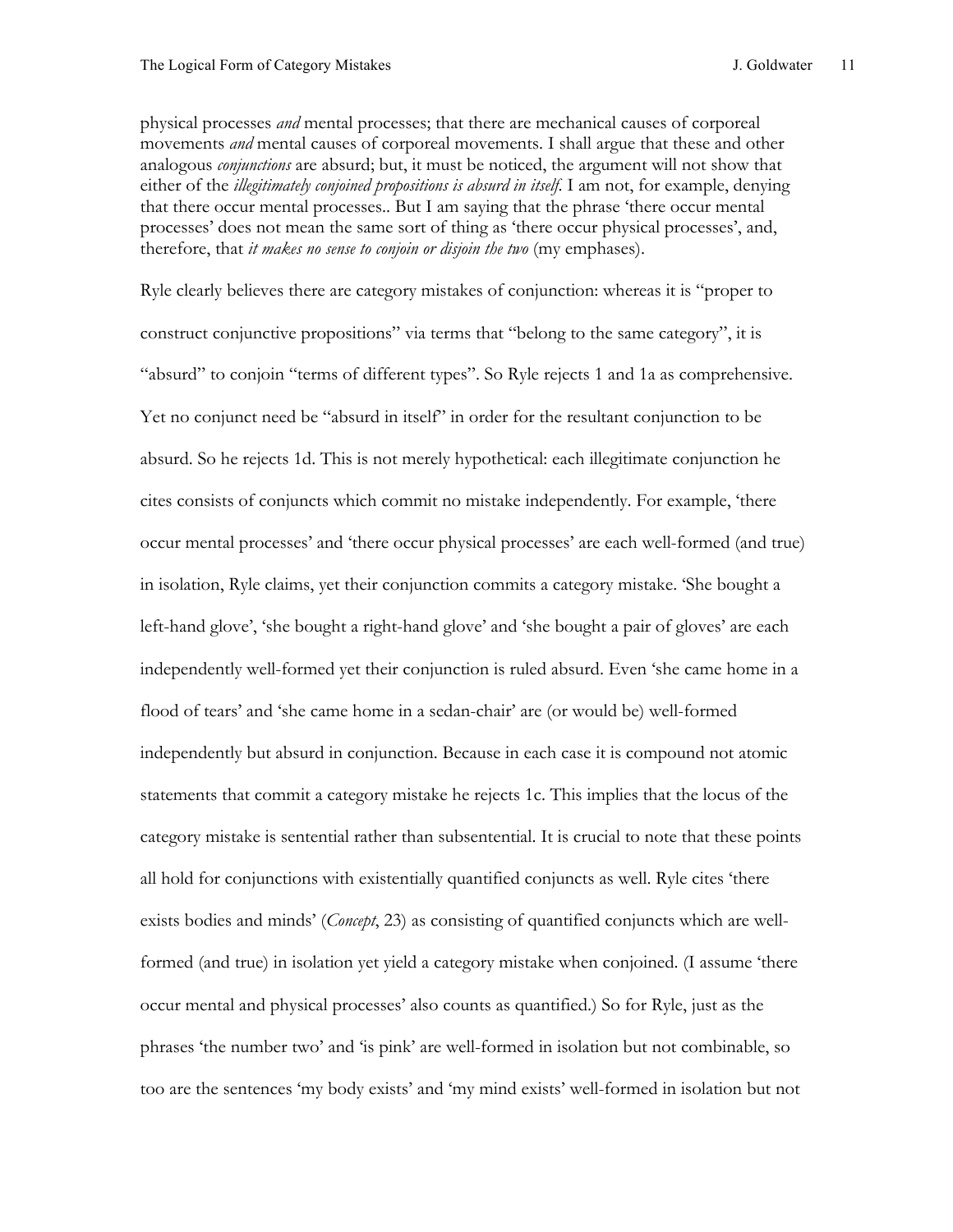combinable. Succinctly stated, according to Ryle conjunctions with independently well-

formed existentially quantified conjuncts may commit category mistakes.

This argument constitutes a partial demonstration of 1'. The remainder of the demonstration consists of showing that Ryle's other examples fit the pattern. As indicated earlier, Ryle coins the phrase 'category mistake' on p. 16 of *Concept*, the meaning of which he indicates "in a series of illustrations." I now quote these at length. In the first,

A foreigner visiting Oxford or Cambridge for the first time is shown a number of colleges, libraries, playing fields, museums, scientific departments and administrative offices. He then asks 'But where is the University? I have seen where the members of the Colleges live, where the Registrar works, where the scientists experiment and the rest. But I have not yet seen the University in which reside and work the members of your University.' It has then to be explained to him that the University is not another collateral institution, some ulterior counterpart to the colleges, laboratories and offices which he has seen. The University is just the way in which all that he has already seen is organized. When they are seen and when their coordination is understood, the University has been seen. His mistake lay in his innocent assumption that it was correct to speak of Christ Church, the Bodleian Library, the Ashmolean Museum *and* the University, to speak, that is, as if `the University' stood for an extra member of the class of which these other units are members. He was mistakenly allocating the University to the same category as that to which the other institutions belong (original emphasis).

In the second, Ryle claims

The same mistake would be made by a child witnessing the march-past of a division, who, having had pointed out to him such and such battalions, batteries, squadrons, etc., asked when the division was going to appear. He would be supposing that a division was a counterpart to the units already seen, partly similar to them and partly unlike them. He would be shown his mistake by being told that in watching the battalions, batteries and squadrons marching past he had been watching the division marching past. The march-past was not a parade of battalions, batteries, squadrons *and* a division; it was a parade of the battalions, batteries and squadrons *of* a division (original emphases).

Ryle then adds "one more illustration".

A foreigner watching his first game of cricket learns what are the functions of the bowlers, the batsmen, the fielders, the umpires and the scorers. He then says 'But there is no one left on the field to contribute the famous element of team-spirit. I see who does the bowling, the batting and the wicketkeeping; but I do not see whose role it is to exercise *esprit de corps*.' Once more, it would have to be explained that he was looking for the wrong type of thing. Team-spirit is not another cricketing-operation supplementary to all of the other special tasks. It is, roughly, the keenness with which each of the special tasks is performed, and performing a task keenly is not performing two tasks. Certainly exhibiting team-spirit is not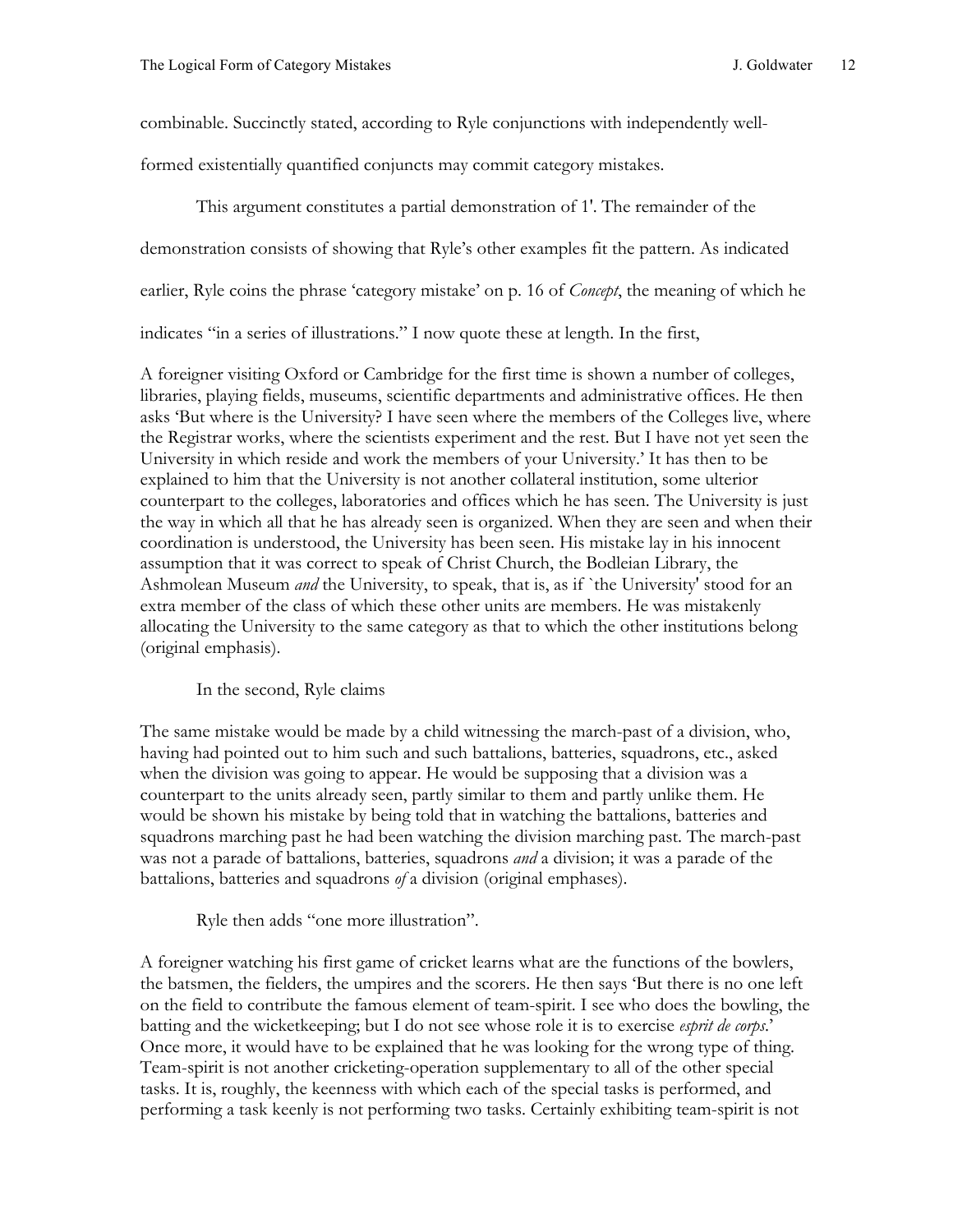the same thing as bowling or catching, but nor is it a third thing such that we can say that the bowler first bowls *and* then exhibits team-spirit or that a fielder is at a given moment *either* catching *or* displaying *esprit de corps* (original emphases).

Ryle is clearly illustrating category mistakes of conjunction here as well; he even italicizes the word 'and' in all three cases.<sup>12</sup> Note also that each categorially mistaken conjunction concerns counting or enumeration, and that each illicit conjunction conjoins sentences which are unproblematic in isolation. To say 'there is a college (1), a library (2), and a museum (3)' is unproblematic, whereas adding '*and* there's a university (4)' commits a category mistake. To say 'there's a battalion  $(1)$ , a battery  $(2)$  and a squadron  $(3)$ ' is fine, whereas adding '*and* there is a division (4)' commits a category mistake. To say 'there is a bowler (1) and a catcher (2)' is fine, whereas adding '*and* there's team-spirit (3)' commits a category mistake. There is a formula: in each case, n well-formed atomic claims are conjoined to yield a legitimate count, but then an additional conjunct is added and illicitly counted as the  $n+1$ <sup>st</sup>. Schematically: a category mistake asserts 'there are n things (of one category) and one (of another category) for a total of  $n+1$ '.

To briefly recap: I have shown that Ryle's three main illustrations (the university, division, and team-spirit cases) commit category mistakes of conjunction-cum-quantification. I have also shown that the pair of gloves and sedan-chair cases fit the pattern. (Dualism too.) This constitutes my major defense of thesis 1'. There remain only two more cases to explain, which Ryle describes shortly after the team-spirit case (*Concept*, 17). In the first, Ryle imagines a student of politics unable to answer questions about the connections between the Church of England, the Home Office, and the British Constitution. In the second, he imagines someone who is "baffled" to say why he would not come across the Average Taxpayer in a street or restaurant. These cases do not fit the above-defended schema quite as explicitly, but

<sup>12</sup> Worth noting is that Ryle italicizes 'and' in a similar context in "Categories", 194.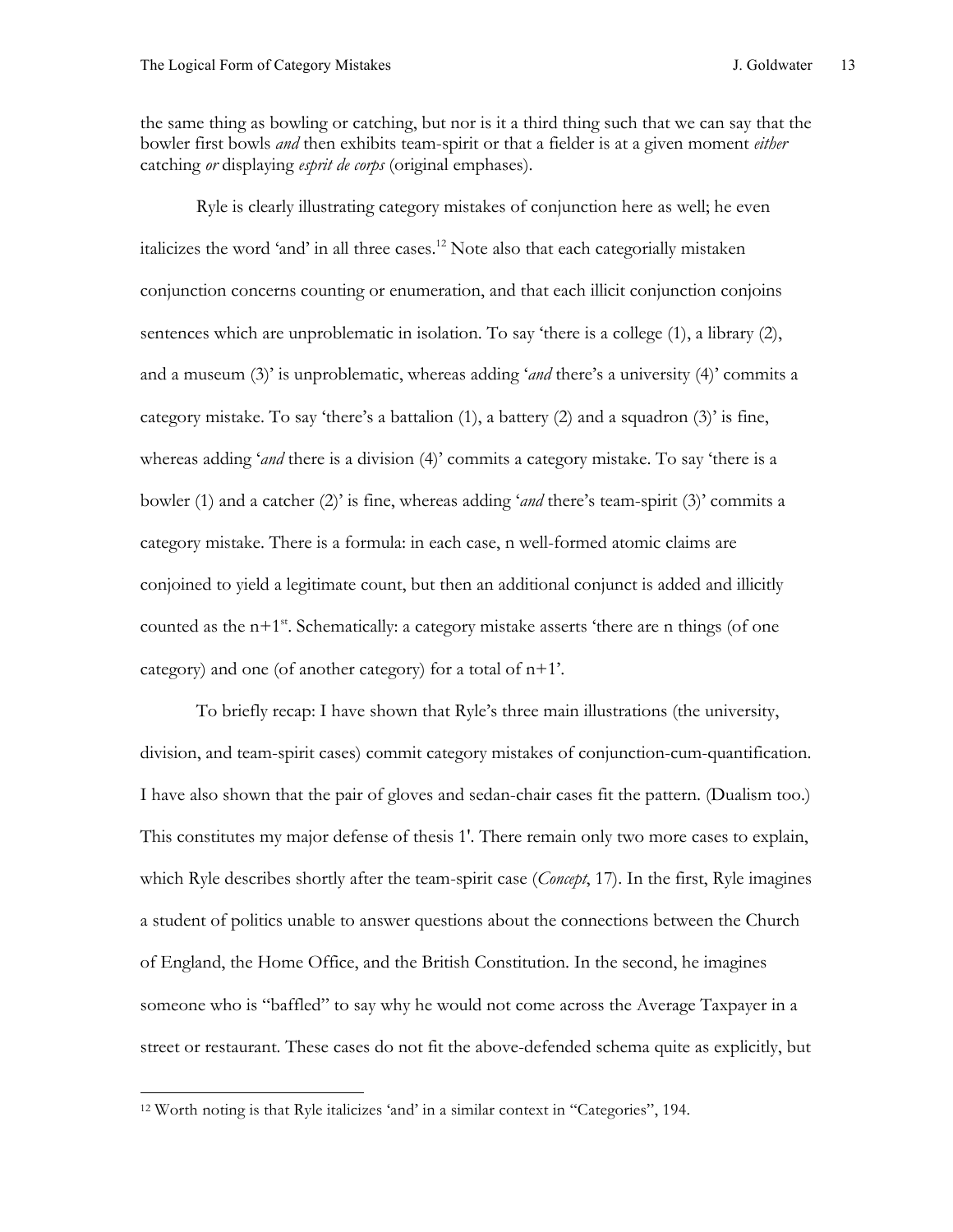the same basic idea of illicit enumeration is clearly present. To explain the student's mistake, Ryle claims that his confusion is due to not realizing that "the British Constitution is *not another* institution" in the same sense as the first two (my italics). And "as long as John Doe continues to think of the Average Taxpayer as a fellow-citizen", i.e. as *yet another* taxpayer, Ryle writes, the mistake will live on. So these examples also involve erroneous counts, and with some minor tweaking fit exactly the pattern I have detected so far: to say 'there is the Church of England (1), the Home Office (2), *and* the British Constitution (3)', and to say 'there are n taxpayers *and* an average taxpayer (n+1)', commits a category mistake for reasons already explained. This completes my defense of 1'.

## **5. Double counting vs. cross-categorial counting**

Recall the double counting interpretation of a category mistake (as described in 2–4). Even if one concedes my 1' one may still think the double counting reading is essentially correct. It is not hard to see why. Suppose one has in mind that Ryle defends a form of behaviorism (later in *Concept*). On the traditional Cartesian conception (at least as Ryle understands it), mentality is private or accessible only to the subject; the qualitative aspect of consciousness —or whether there is any at all—is epistemically inaccessible to anyone else. Of course the behaviorist rejects this; the behaviorist claims first-person knowledge is equally accessible to third-person observation. (The linguistic corollary being that the meaning or semantics of mental terms and assertions is given by publicly observable behavior.) With these doctrines in mind it is easy to read Ryle's three major illustrations as saying much the same thing. Rather than the university being some 'ulterior counterpart' akin to some additional yet inscrutable Cartesian mind, tucked away from view, Ryle claims that when one has seen the way the buildings are organized one has seen the university- just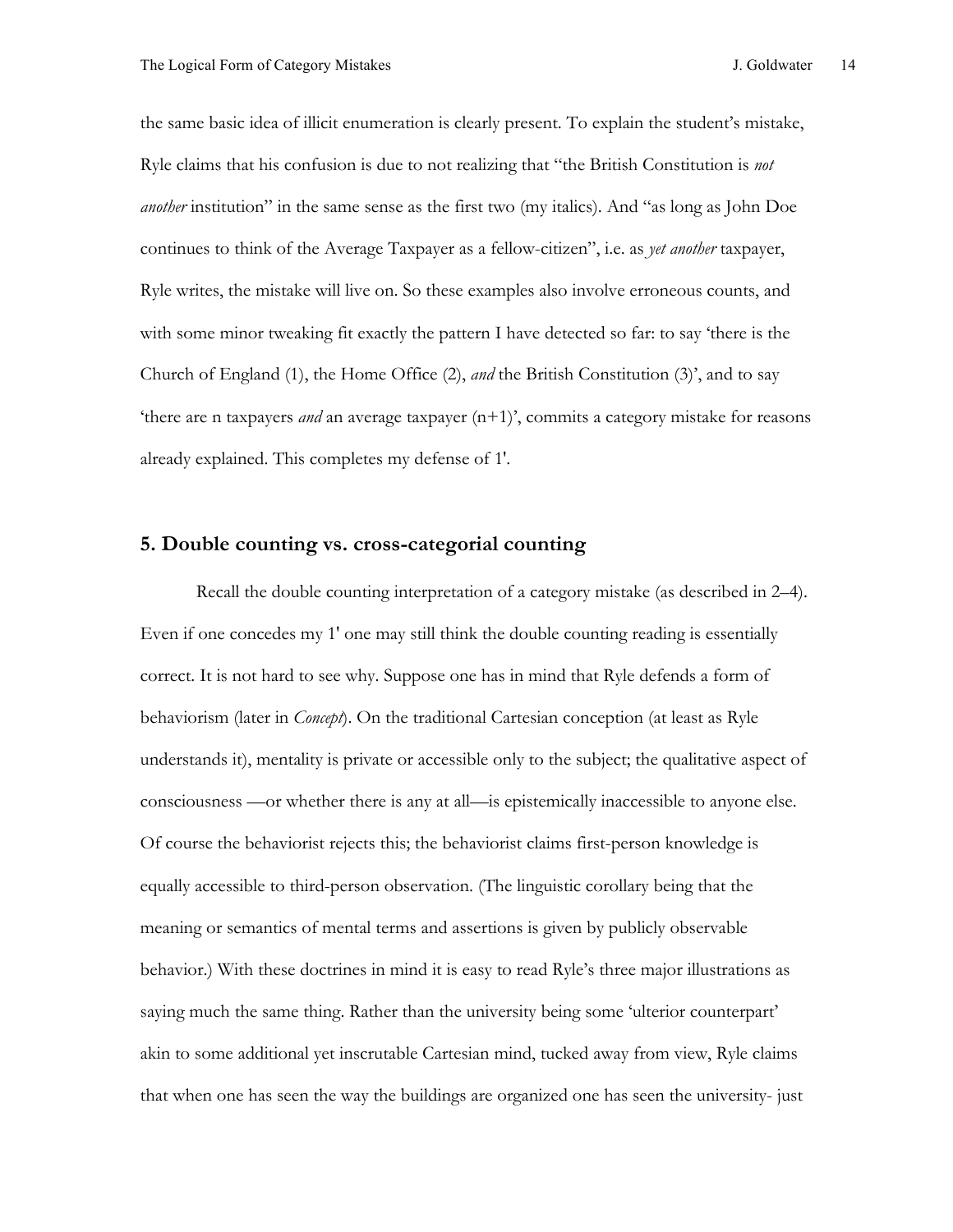as, perhaps, one has seen the mind when one sees how a person behaves (according to behaviorism). This in turn encourages the double counting reading: if the university just is the way the buildings are organized and one has seen (and counted) the buildings, there is no further thing to count. There is only the buildings. Similarly, when one has counted e.g. body parts and seen how they behaved, there is no further thing—no additional mind—to be seen. There is just a body behaving. To count the university as an extra thing, or to count the mind as an extra thing, is a mistake of double counting. One might then apply this behaviorist-cum-double-counting reading to the other examples. Once one has seen the battalions, batteries, and squadrons one has already seen the division, and once one has seen whose job it is to play the cricket-positions one has seen whose job it is to display teamspirit. So there is a temptation to give these examples an epistemic gloss: once one has observed something (publicly available), there is no need to posit some additional vaguely unobservable occult-sounding thing (some 'ulterior counterpart'). Instead, what seems like an 'extra' thing—the university, the division, team-spirit— is really (identical to) some previously observed thing(s).

One reason this reading is inadequate, however, is that Ryle thinks counting may be illegitimate even in cases of *non*identity. In fact, with my hypothesis in mind the reader may have noticed that Ryle explicitly says this in his explanation of the team-spirit case. I will quote the relevant part again, this time with my emphases added (in boldface).

Team-spirit is not another cricketing-operation supplementary to all of the other special tasks. It is, roughly, the keenness with which each of the special tasks is performed, and performing a task keenly is not performing two tasks. Certainly exhibiting team-spirit is **not the same thing as** bowling or catching, but **nor is it a third thing** such that we can say that the bowler first bowls *and* then exhibits team-spirit or that a fielder is at a given moment *either* catching *or* displaying *espirit de corps* (p. 17, italics in original).

The double counting reading obviously requires identity: x and y are one but are counted as two. Yet Ryle is explicit that team-spirit is not identical to ("not the same thing as") bowling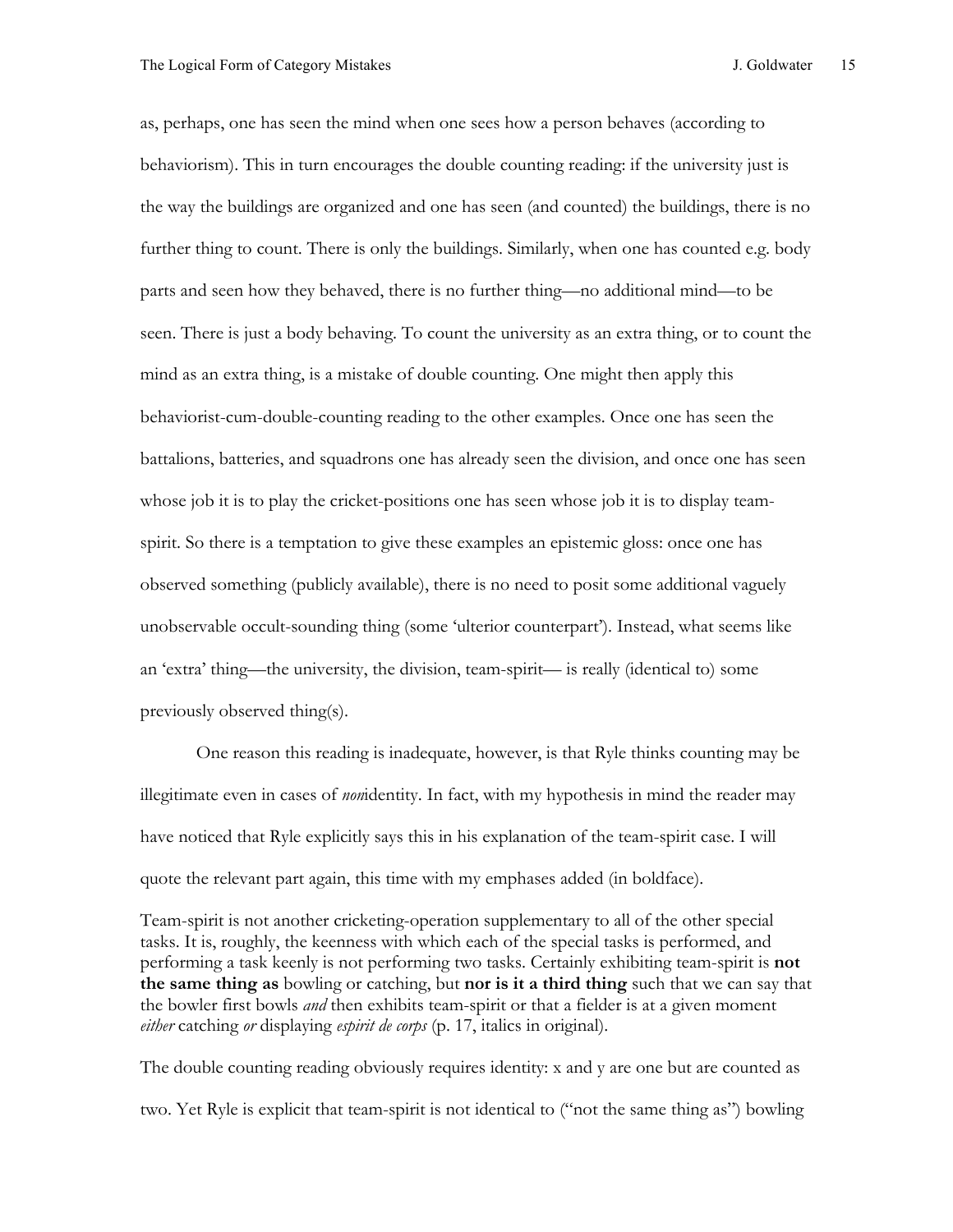or catching. So he does not only deny there is a third thing, *he also denies there are only two things*: team-spirit is neither identical to the previous two nor a third. As I have insisted, Ryle holds there can be n things and something else without there being n+1.

Now, one might at this point concede that Ryle does say this (regarding team-spirit at least), but that either this does not make any sense (philosophically), or that it does not apply to the other examples (textually). I will address (and defend) the philosophical claim in a moment. First I want to emphasize that it does apply to the other examples. Recall the claims Ryle makes above: that bowling and catching are tasks but team-spirit is not another task. Instead, team-spirit is the "keenness" with which the tasks are performed (and of course "performing a task keenly is not performing two tasks"). But what is keenness? It is hardly objectionable to say keenness is a *way* the tasks are performed (namely, keenly or spiritedly). With this in mind consider the following rendering of the above-quoted passage, with 'task' and 'way of performing that task' (along with appropriate cognate expressions) substituted in.

Team-spirit is.. roughly, the [way] each of the special tasks is performed, and performing a task [in a certain way] is not performing two tasks. Certainly [performing a task in a certain way] is **not the same thing as** [performing those tasks], but **nor is it a third thing** such that we can say that the bowler first [performs a task] *and* then [performs a task in a certain way] or that a fielder is at a given moment *either* [performing a task] *or* [performing a task in a certain way].

I trust the reader will accept these substitutions as a faithful rendering. Further evidence is that many times throughout *Concept* Ryle emphatically distinguishes some thing, or the doing of some thing, from the way that thing is or the way that thing is done (see pp. 40, 48, 74, 138, 142, 144, 167, 260, and 296 for example). This also sets the stage for a better analysis of the university example. Recall that Ryle says "the University is just the *way* in which all that he has already seen is organized" (my emphasis). So Ryle is in fact making the same claim about 'the university' as he is making about 'team-spirit'. Each expresses a way something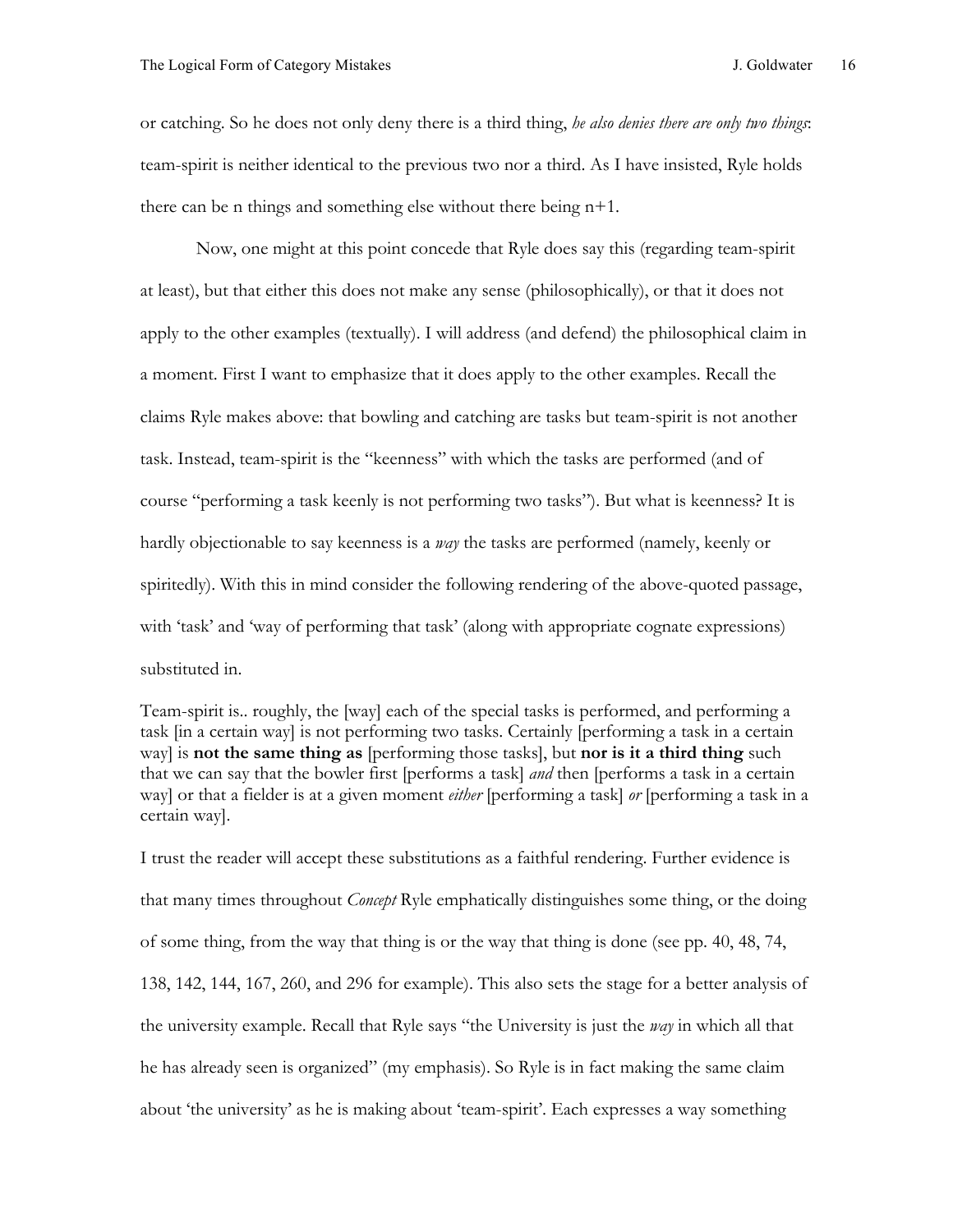else is (the way the buildings are organized, and the way cricket is played). In neither case is there numeric identity, but in neither case is the way to be enumerated as an additional thing on the (same) list. So Ryle is not claiming the university is identical to the buildings, just as he is not claiming that team-spirit is identical to the positions. He is instead claiming that n things (buildings or tasks) and something else (a way those buildings are, a way those tasks are performed) cannot be summed in a single tally- despite their nonidentity. (And if we construe the division as the way the battalions are organized then the same goes for each of the three primary examples.)

One might suspect, however, that *I* am making the mistake of thinking that *ways* are "things", or something that one might count, enumerate, or quantify over. But this either reifies ways, or requires an anti-nominalist realism about properties, or both. If ways do not exist as numerically distinct "things", however, or if ways cannot be counted in the first place, then perhaps the double counting reading is right after all (insofar as the cases involve counting a way as an additional thing when it is not). This reading still fails, however. For one, it would make Ryle hostage to a nominalist metaphysics; Ryle's view would be subject to refutation by whatever arguments establish the reality of properties. It would also considerably diminish his view's generality. Many of Ryle's other examples do not involve "ways" at all, and instead involve entities that are uncontroversially nonidentical (and existing) but that Ryle still refuses to include in a single conjunctive tally. For example, a flood of tears is (obviously) not identical to a sedan-chair, nor is either a way the other is. Yet Ryle still thinks it absurd to say she came home in two things: a flood of tears and a sedanchair. Another example demonstrates the same point. In a 1945 paper ("Philosophical arguments"), Ryle writes

It may be true that there exists a cathedral in Oxford, a three-engined bomber, and a square number between 9 and 25. But the naïve passage to the conclusion that there are *three*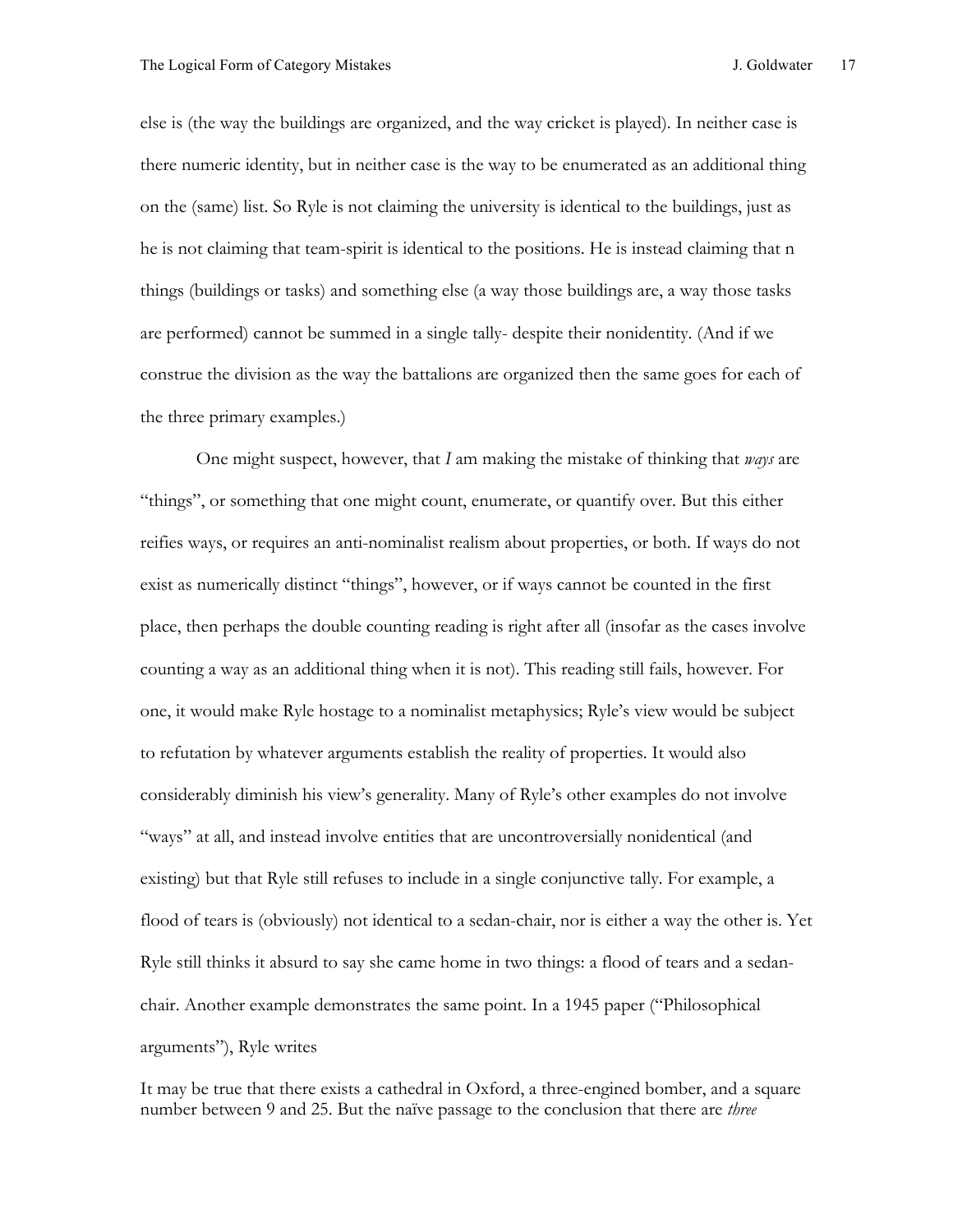*existents*, a building, a brand of aircraft, and a number, soon leads to trouble. The senses of 'exists' in which the three subjects are said to exist are different and their logical behaviors different (p. 216, my emphasis).

I will come back to the remarks about existence in the next section. For now note that Ryle does not say one cannot assert 'there are three things' because any of a cathedral, bomber, and square number are identical to any other, or because any of these are ways the others are. For still another example, recall Ryle's denial that one may say she "bought a left-hand glove, a right-hand glove, and a pair of gloves". A pair of gloves is not a *way* the individual gloves are, presumably, but is instead a whole composed of the individuals as parts. (According to Thomasson, *Ordinary Objects*, 13–4, the glove/pair of gloves case and also the battalion/division case invoke the part/whole distinction). So Ryle clearly rejects certain conjunctive-cum-quantificational sentences even when the thing/way distinction is not operative, and nonidentity obtains.

We are now well-placed to see why other proposed analyses do not work. According to Thomasson (*Ordinary Objects*, 13),

the reason [Ryle's pair of gloves and division cases] feel inappropriate seems to be that conjoining items in a list with 'and' (especially where this is reinforced with 'both' or 'all') normally presupposes that the items conjoined are separate and independent, but that presupposition is violated in cases like these. This is closely related to the constraints of the Gricean conversational maxim of brevity (Grice 1989, 27) since, provided the listeners know of the relation between the two clauses, it would be pointless to assert the second once the first has been asserted.

Even if there is a maxim of brevity violation here this does not extend to the other cases. Sedan-chairs and floods of tears are "separate and independent", as are a cathedral, a jet plane, and a square number. Still Ryle thinks they cannot be conjoined. Furthermore, note Thomasson's claim that it would "pointless" to assert that one bought the pair once one has asserted that one bought the individuals. Her argument appeals to analytic entailment: buying the individuals entails buying the pair, she claims. So it is redundant to assert that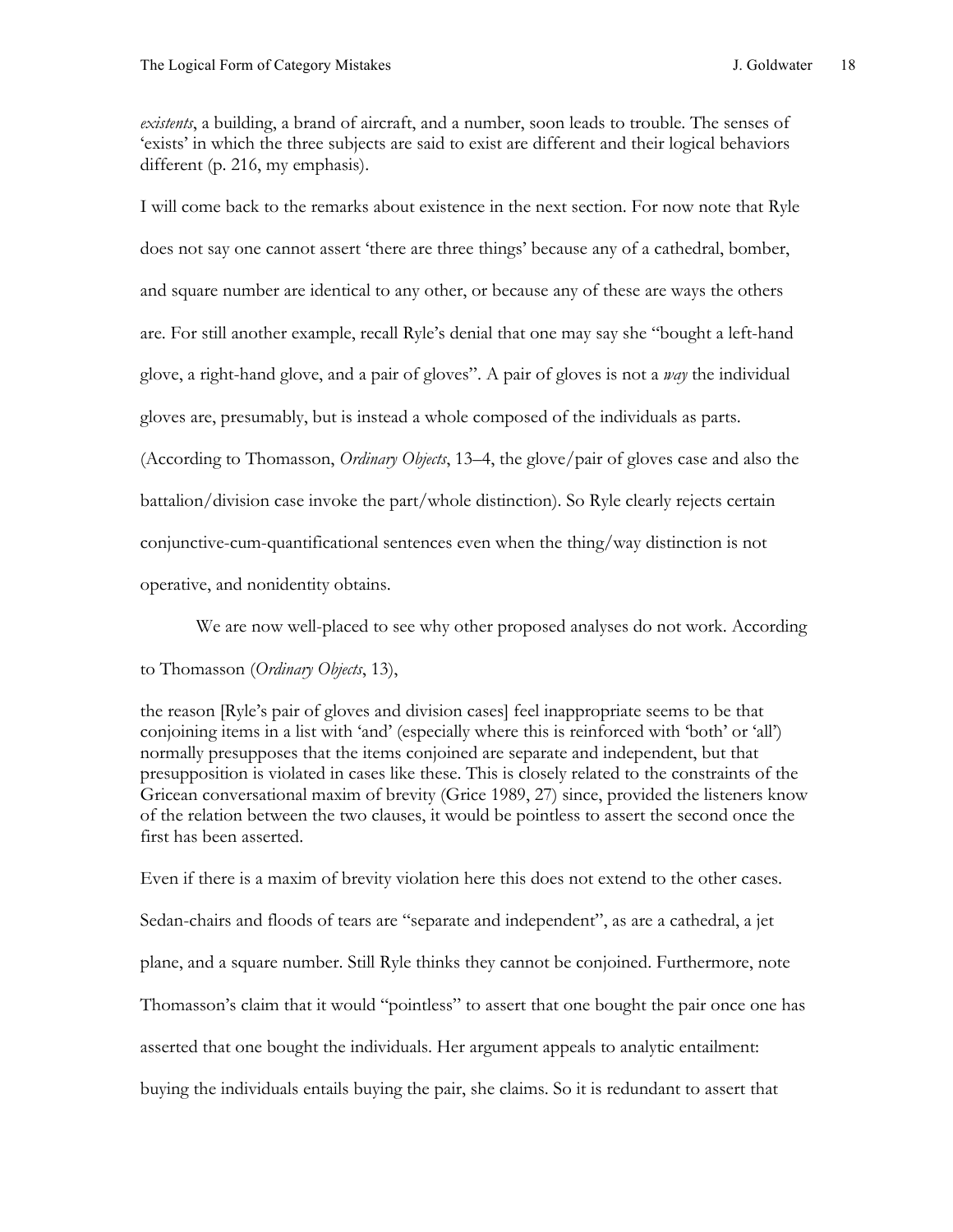someone bought both, just as it is redundant (and so pointless) to utter 'he bought a house and a building'- because buying a house entails buying a building (*Objects,* 162). Note, though, that this is in effect a version of the double counting reading: presumably, the house and the building are identical, which is *why* buying a house entails buying a building. If the pair of gloves is supposed to be identical to the individuals, however, then this locates the mistake as saying 'she bought three things' when really she bought two. This thought also seems to underlie Magidor's complaint, cited earlier, that the pair of gloves case is a double counting mistake. To elaborate, Magidor points out that "it would be equally inappropriate to describe buying one left-hand glove by saying 'I bought a left-hand glove and a left-hand glove'" (*Category Mistakes*, 9 n23). It is true that *this* claim would be inappropriate due to redundancy and/or double counting. But as I have belabored to explain, this complaint simply doesn't generalize. To do justice to the full range of examples Ryle gives, the double counting reading must be abandoned; Ryle clearly allows for nonidentity yet still claims counting via conjunction may commit a category mistake.<sup>13</sup>

Moreover, neither the double counting nor redundancy/ Gricean readings explain why the glove/pair of gloves case commits a *category* mistake, even if it commits *some* kind of mistake. Saying 'she bought a house and a building' may be a mistake in that it violates a maxim of brevity, but there is no reason to think this mistake is a category mistake in

<sup>&</sup>lt;sup>13</sup> It is worth adding that the double counting reading would commit Ryle to the controversial metaphysical hypothesis that "composition is identity", i.e. that a whole is identical to the parts that compose it. Yet many reject this as incoherent on the grounds that it makes no sense to say one thing (a whole) is identical to many things (the parts); surely identity is a one-one relation, not a one-many relation, the thought goes (though see the readings in Cotnoir and Baxter, *Composition as Identity*, for critical discussion). Granted I too ascribe to Ryle some controversial views, but there is no *independent* reason to ascribe composition as identity to Ryle, especially as it does no explanatory work for the cases where Ryle is explicit nonidentity is involved (e.g. team-sprit and university), or those where nonidentity is self-evident (e.g. three-engined bomber and flood of tears/sedan-chair). I assume that a uniform rather than bifurcated account of Ryle's examples is preferable, and that ascribing underlying metaphysical views is to be done more judiciously.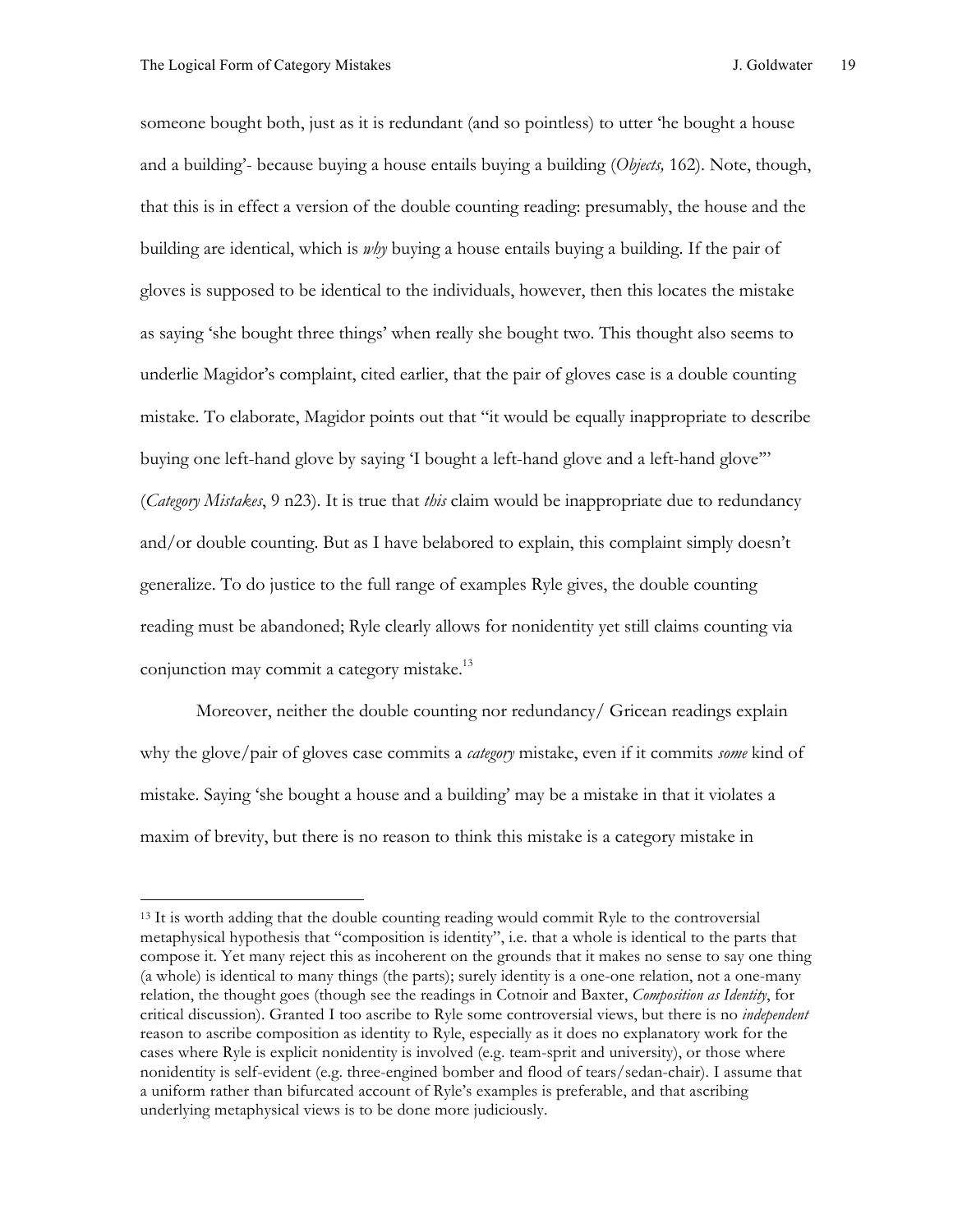particular. What does counting too many things, or saying something twice, have to do with being a category mistake? The lack of any evident connection, I believe, is precisely why both Thomasson and Magidor are hesitant to even call the glove/pair of gloves example a category mistake, rather than something Ryle happens to say in the context of talking about (other) category mistakes (Thomasson, *Objects*, 12–13; Magidor, *Category Mistakes*, 9 n23 & n24). My reading, by contrast, can explain why the glove/pair of gloves mistake is a *category* mistake in particular.

So why *is* the mistake a category mistake? This foundational idea can now be spelt out more clearly. We have seen that Ryle thinks conjunction is proper when terms are categorially similar but improper when categorially different (*Concept*, 22). The consequence, according to Ryle, is that conjunctions (including quantified conjunctions) *impute categorial similarity*: a statement which counts by conjoining suggests the counted terms belong to a kind. To say there is a college and a library and a museum and a university suggests these are four of a kind. To say there is a bowler and a catcher and team-spirit suggests these are three of kind. And so on for each and every example Ryle gives. So the reason these mistakes are *category* mistakes is that such counts falsely—or mistakenly—assign something to a category to which it does not belong. Counting the university as a fourth falsely assigns the university to the same category as the three (buildings). Counting team-spirit as a third falsely assigns team-spirit to the same category as the two (tasks or positions). Counting the bomber, cathedral and square number as three falsely assigns each to the (same) category (viz. existent; more on this summarily). And to say 'there is a body and a mind' is to falsely assign bodies and minds to the same category (substance). Simply put: because assigning something to the wrong category is a category mistake, and enumerative claims assign (or impute) categorial similarity to the conjuncts, an enumerative claim commits a category mistake if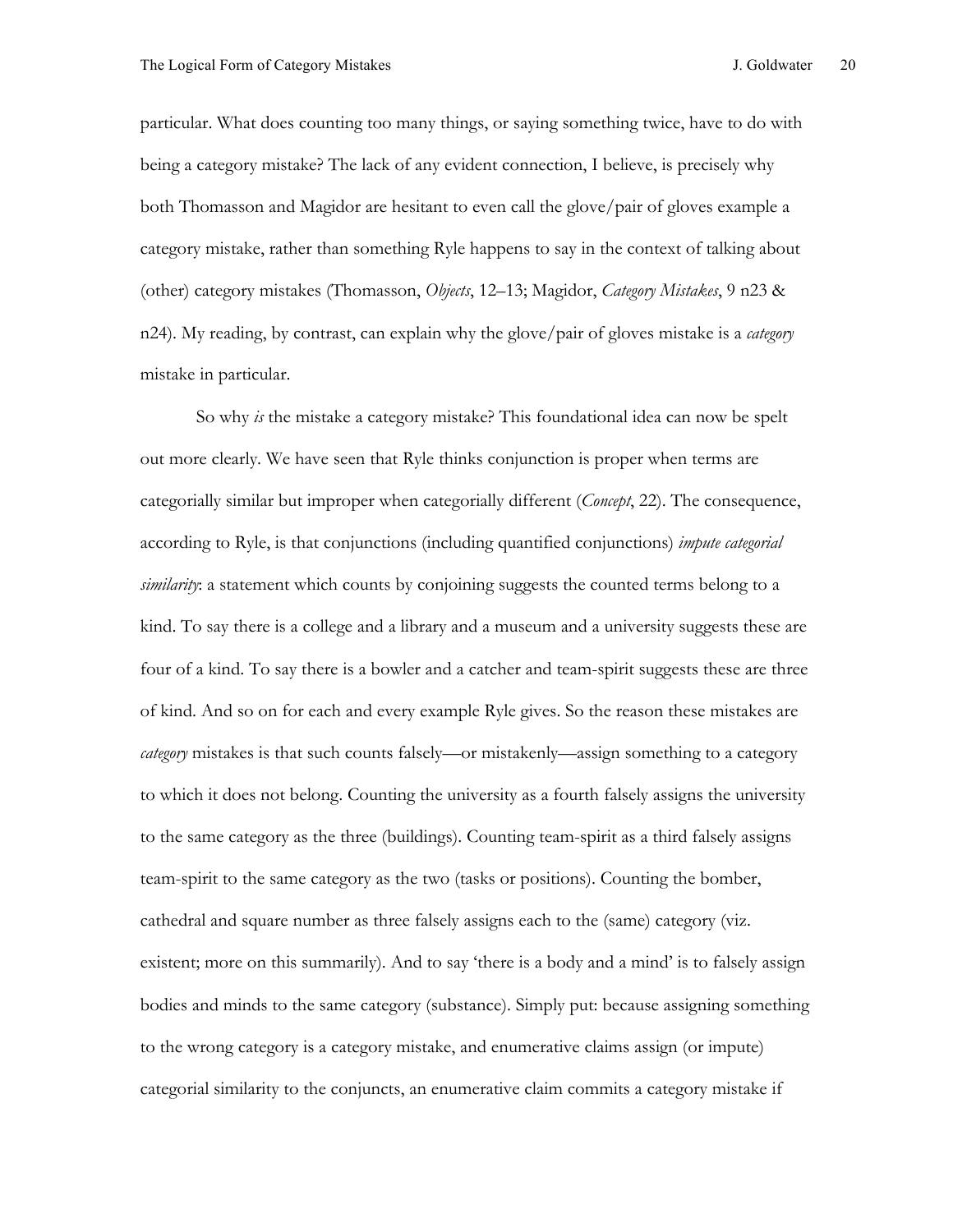something counted differs in category from the others. None of the other readings we have seen allow for anything resembling such a unified explanation of Ryle's entire range of examples, or the principles underlying these examples. This concludes my defense of 2'.

From here the application to Descartes is simple and straightforward. According to Ryle the Cartesian satisfies the above-mentioned schema: she claims there is one of one type (a body) and one of another (a mind) for a total of two. Even granting mind and body are not identical, however, Ryle sees the dualist's conjunction as illegitimate.<sup>14</sup> Hence my 3'. This in turn avoids the problem associated with 4: that Descartes commits a category mistake only if (something like) behaviorism or the identity theory of mind is true. As we can now see, Ryle's 'n and one but not n+1' schema is a highly general claim regarding the logic of conjunction and existential quantification (as well as a background view on the multivocality of 'exists'; more summarily). It is not at all specific to Ryle's philosophy of mind. By this more general standard Descartes might well commit a category mistake even if behaviorism or the identity theory of mind is false.<sup>15</sup> Which is to say, 4' is true.

## **6. Against enumerating existents**

 

One might still feel Ryle's view that there can be n, and there can be one, but not n+1 is puzzling or unjustified. I will now provide Ryle's justification. This will also provide another layer of explanation for why conjunctions can commit category mistakes in the first

<sup>14</sup> Suppose we follow Ryle in thinking that, roughly speaking, a mind is a way a person behaves (or is disposed to behave). As I have argued, ways can be distinct from what they are ways of without belonging to the same tally as what they are ways of.

<sup>15</sup> This claim might need to be hedged: after all, if the mind were a substance then it would be categorially similar to body (cf. Hofstadter, "Professor Ryle's Category Mistake"). I will actually concede this to some extent. But Ryle's perception of category differences is hardly limited to this case: as we have seen, Ryle also sees category differences between a university and a college, and an individual glove and a pair of gloves. So it is not as if minds and bodies differing categorially is an especially surprising or radical claim, given Ryle's widespread view about the fine-granularity of category differences.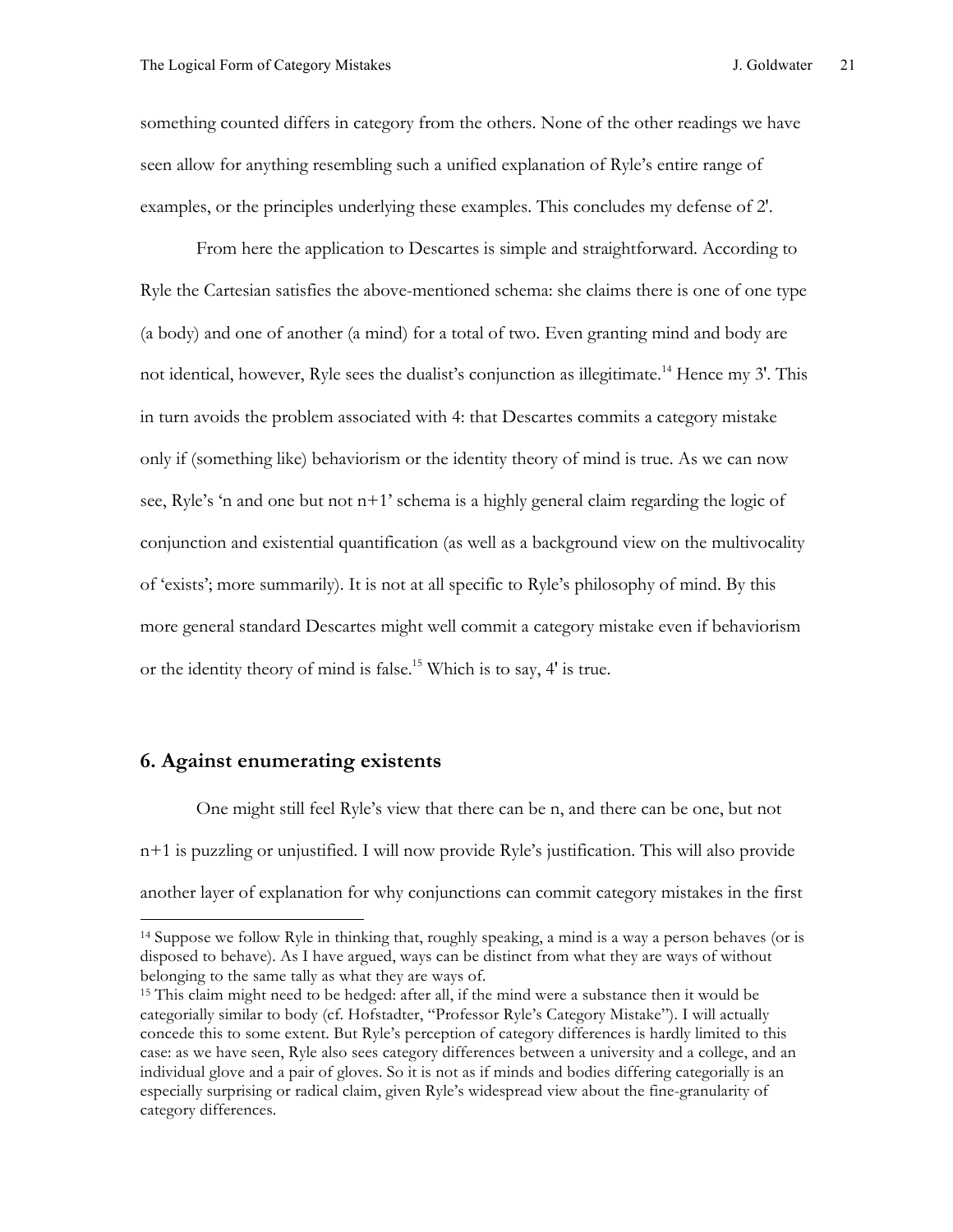place.

An example which may seem elementary nonetheless contains an important truth. Suppose I have two apples and three oranges. How many do I have (total)? Obviously I do not have five apples, nor do I have five oranges. I do have five pieces of fruit, however. Considered as different kinds of things—apples as opposed to oranges—two of one kind and three of another do not yield five. Considered as members of the *same* kind, however *fruit*—two and three do yield five. But this is just Ryle's point: category-differences preclude summing or counting, and summing or counting requires categorial similarity (recall Ryle's claim that when terms belong to the same category it is proper to conjoin them but not otherwise).

But that's not all: Ryle's further point, yet to be explored, is that in many cases (he believes) there is no more generic or shared category that would allow a cross-species count or tally (akin to *fruit* allowing a sum of apples and oranges). Consider an oft-quoted passage which appears one page after the gloves example and its comparison to dualism.

It is perfectly proper to say, in one logical tone of voice, that there exist minds and to say, in another logical tone of voice, that there exist bodies. But these expressions do not indicate two different species of existence, for 'existence' is not a generic word like 'coloured' or 'sexed'. They indicate two different senses of 'exist', somewhat as 'rising' has different senses in 'the tide is rising', 'hopes are rising', and 'the average age of death is rising'. A man would be thought to be making a poor joke who said that three things are now rising, namely the tide, hopes and the average age of death. It would be just as good or bad a joke to say that there exist prime numbers and Wednesdays and public opinions and navies; or that there exist both minds and bodies (*Concept*, 23).

Ignore jokes for a moment. Instead, look at the inference from 'the tide is rising', 'hopes are rising', and 'the average age of death is rising' to the conclusion that three things are rising. Joke or not, Ryle clearly thinks the inference is invalid. Why? The simple answer is Ryle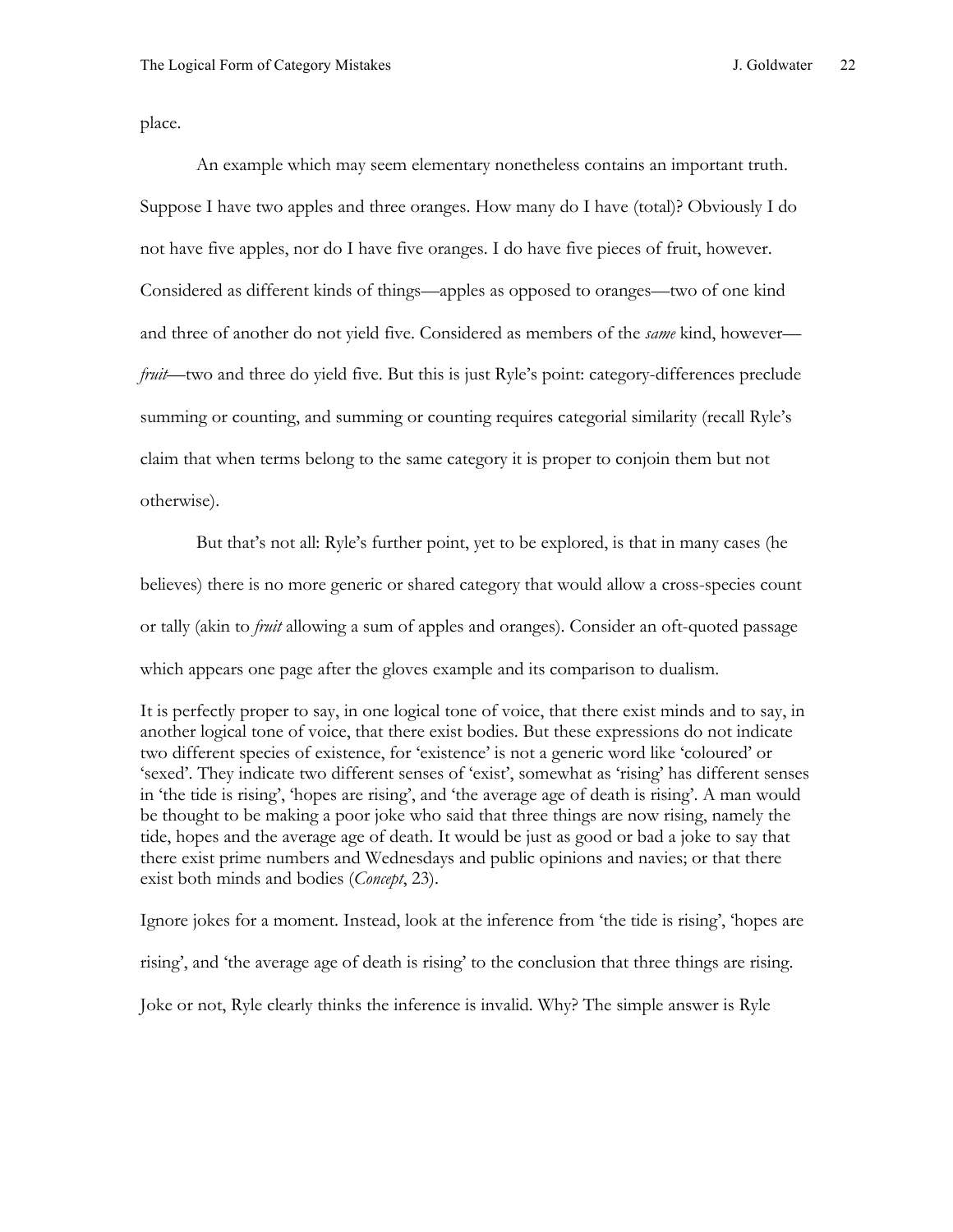thinks 'rising' is being used equivocally.16 This is worth spelling out in more detail, however. Suppose we follow Ryle in thinking each instance of 'rising' has a different sense, which we signal via indices. The reformulated premises are thus 'the tide is  $\pi$ ising<sub>1</sub>', 'hopes are  $\pi$ ising<sub>2</sub>', and 'the average age of death is rising $_3$ '. Now, how many things are rising? Clearly it is not the case that three things are rising<sub>1</sub>, nor is it the case that three things are rising<sub>2</sub> or rising<sub>3</sub>. Three things are rising only if two further conditions are met: that there is some generic sense of rising—call it 'rising<sub>G</sub>'—which subsumes 'rising<sub>1</sub>', 'rising<sub>2</sub>', and 'rising<sub>3</sub>' (as species), and that 'rising' (*simpliciter*) is equivalent to, or itself subsumes, 'rising<sub>G</sub>'. Ryle clearly assumes there is no generic 'rising<sub>G</sub>', however; for Ryle, 'rising' is not a "generic word like coloured or sexed". So it cannot be asserted (as anything but as joke) that three things are rising.

The contrast with "generic words" such as 'coloured', or, to use the earlier example, 'fruit', is obvious. Two apples and three oranges yields five pieces of fruit, just as two red things and three blue things yield five colored things; a generic subsuming specific differences allows for a uniform sum or tally (across those specific categories). Ryle thinks 'rising' is not like this, as we just saw. More important is that Ryle thinks 'exists' is like 'rising' in this respect, and unlike 'fruit' or 'coloured' (contra van Inwagen).17 Represent Ryle's claim that minds and bodies exist in different "logical tones of voice" as the claim that bodies exist<sub>b</sub> but minds exist<sub>m</sub> (where 'exist<sub>b</sub>' and 'exist<sub>m</sub>' in some sense differ in meaning). Assuming there exists<sub>b</sub> a body and there exists<sub>m</sub> a mind, how many are there? Clearly it is not the case that there are, two, nor is it the case that there are, two. Suppose there is a more

<sup>16</sup> It is not because of singular/plural disagreement, I might add. Ryle's criticism applies even if the premises are reformulated as '*a* hope is rising, *a* tide is rising, and *the* average age is rising'. 17 Van Inwagen interprets Ryle's argument for the multivocality of existence as relying on an analogy between rising and existence, which van Inwagen rejects because existence, unlike rising, is not an activity ("Being, existence, and ontological commitment", 485–6). I agree that existence is not an activity (and that rising is), but this really has no bearing on Ryle's claim here (nor the validity of his argument).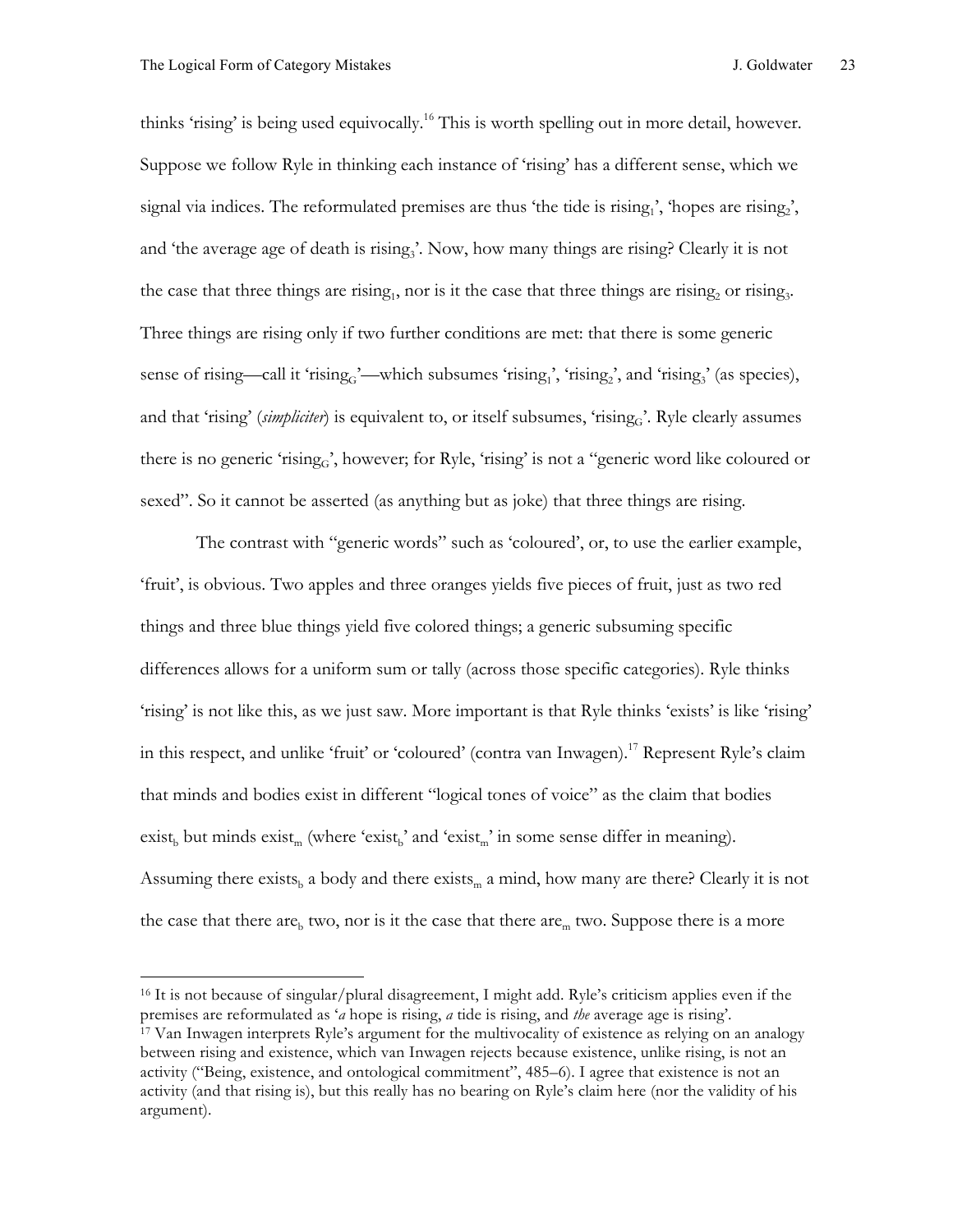generic sense of 'exists' that subsumes both, however, i.e. anything that exists<sub>h</sub> or exists<sub>m</sub> also exists<sub>G</sub>. Then 'there exists<sub>b</sub> a body and there exists<sub>m</sub> a mind' would entail 'there exists<sub>G</sub> two things'. But this is precisely what Ryle denies, of course: Ryle claims 'exists' is a not a generic word encompassing specific differences. So the inference from 'there exists<sub>b</sub> a body and there exists<sub>m</sub> a mind' to 'there exists two things' is invalid.

It is this view that ultimately justifies, for Ryle, the claim that I have attributed to him via his many examples: that there can be n things of one category and one of another without this yielding n+1, despite nonidentity. Because apples and oranges are kinds of fruit, two apples and three oranges yields five. Because there is no generic sense of 'rising' that subsumes rising<sub>1-3</sub>, however, something can be rising<sub>1</sub>, some other thing can be rising<sub>2</sub>, and something else can be rising<sub>3</sub> without it being the case that three things are rising. Here is the problem, however. Imagine that one of *thing*, *entity*, or *existent* is a maximally generic category that subsumes all other categories as specifics. (That is, imagine either *thing*, *entity*, or *existent* is the "summum genus", as the medievals called it). Then no matter the specific category difference everything would count as generically similar to everything else. This would render everything countable in a single tally (*qua* thing or existent), akin to apples and oranges being countable *qua* fruit. (Much the same would apply if the familiar existential quantifier ∃ ranges over everything no matter its category, summum genus or no.) But this is precisely why Ryle insists there is no such generic sense of 'exists', and that one cannot sensibly enumerate existents *qua* existents (or in any maximally generic or category-neutral sense). As quoted earlier, even though "it may be true that there exists a cathedral in Oxford, a three-engined bomber, and a square number between 9 and 25", according to Ryle, the "naïve passage to the conclusion that there are *three existents*, a building, a brand of aircraft, and a number" is invalid ("Philosophical arguments", 216, my emphasis). The same goes for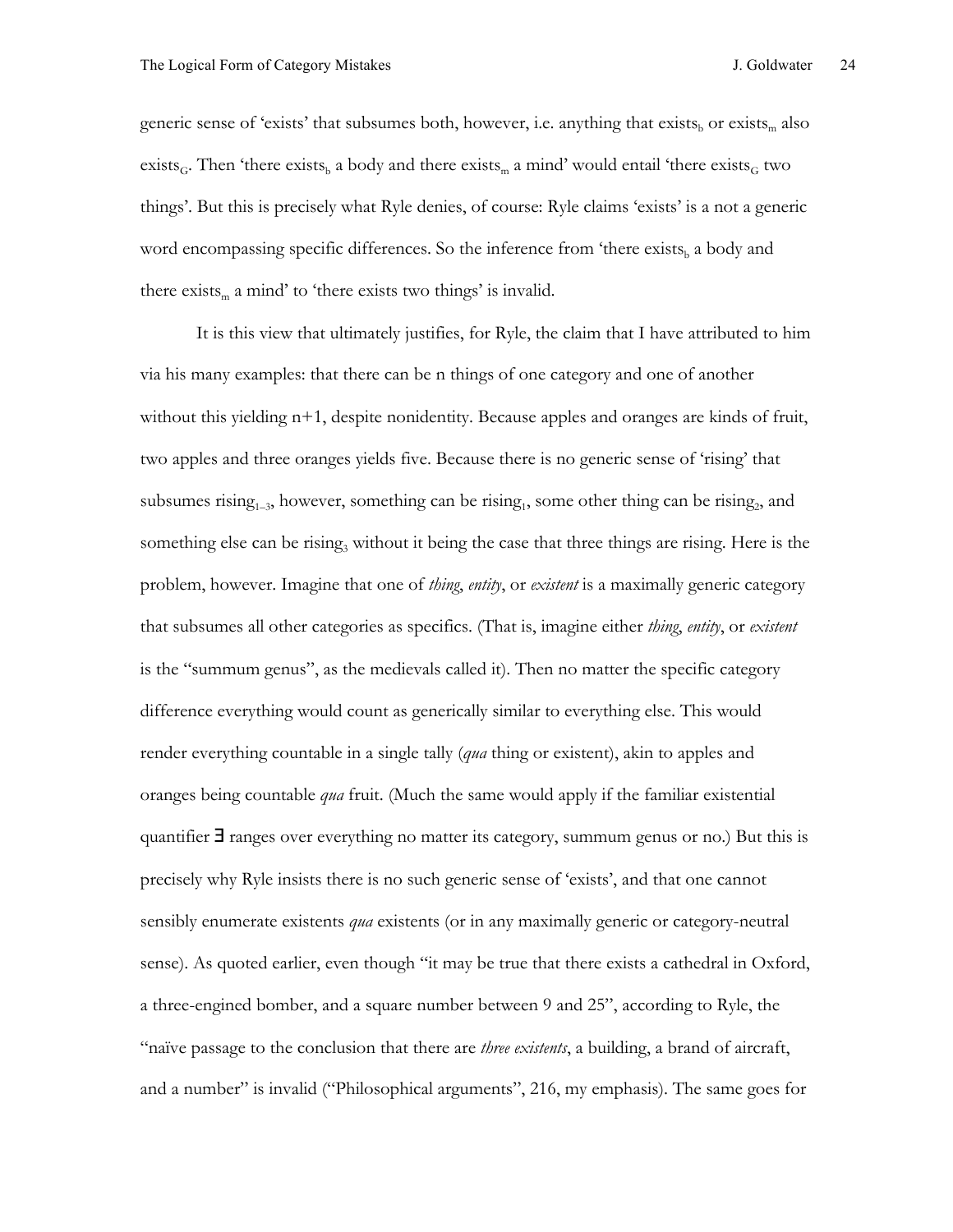yet another earlier-quoted claim: that it is absurd to say "that there exist prime numbers and Wednesdays and public opinions and navies" (*Concept*, 23). Despite their nonidentity, despite that none are ways any of the others are, the lack of a summum genus such as *existent* means that category differences preclude counting (existents or things) by quantified conjunction.

At the very least this renders coherent Ryle's denials that n and one need yield n+1. Even so, I will certainly grant there is a genuine philosophical question here about whether Ryle is *right* that 'exists' is "multivocal", such that one cannot enumerate in a single univocal tally what exists.18 Space forbids a proper philosophical defense of his position, though I provide one elsewhere on Ryle's behalf.<sup>19</sup> For now it should suffice to point out that Ryle's view is not some radical outlier, historically speaking. Many other prominent philosophers have argued against category-unrestricted or type-free enumeration that would allow, in effect, for the enumeration of existents *qua* existents. Prior to Ryle Wittgenstein championed this idea in the *Tractatus* (§4.1272), as did Russell (as I will show summarily). After Ryle, Dummett (*Frege: Philosophy of Language*, 566–7, 582–3), Lowe (*Kinds of Being: A Study of Individuation, Identity, and the Logic of Sortal Terms*), Hirsch (*The Concept of Identity*, 38; "Quantifier Variance and realism"), Sidelle ("Rigidity, Ontology and Semantic Structure", 423) and Thomasson (*Ordinary Objects*) each reject counting via putative maximally general categories such as *thing*, *object*, or *entity*; each argues existential enumeration requires a specific categorial restriction. Or, as Thomasson succinctly puts it, "counting claims presuppose a category" (*Objects*, 111), and putative maximally general categories such as *entity* or *thing* do not count. So Ryle is hardly alone in denying the possibility of enumerating existents in a maximally

<sup>18</sup> Etymologically, 'multivocal' means "many voices". Ryle's idea that existence is said in different "logical tones of voice" quite literally suggests 'exists' is multivocal rather than univocal (said in "one voice").

<sup>19</sup> See "Category mistakes, ontological pluralism, and the number of things".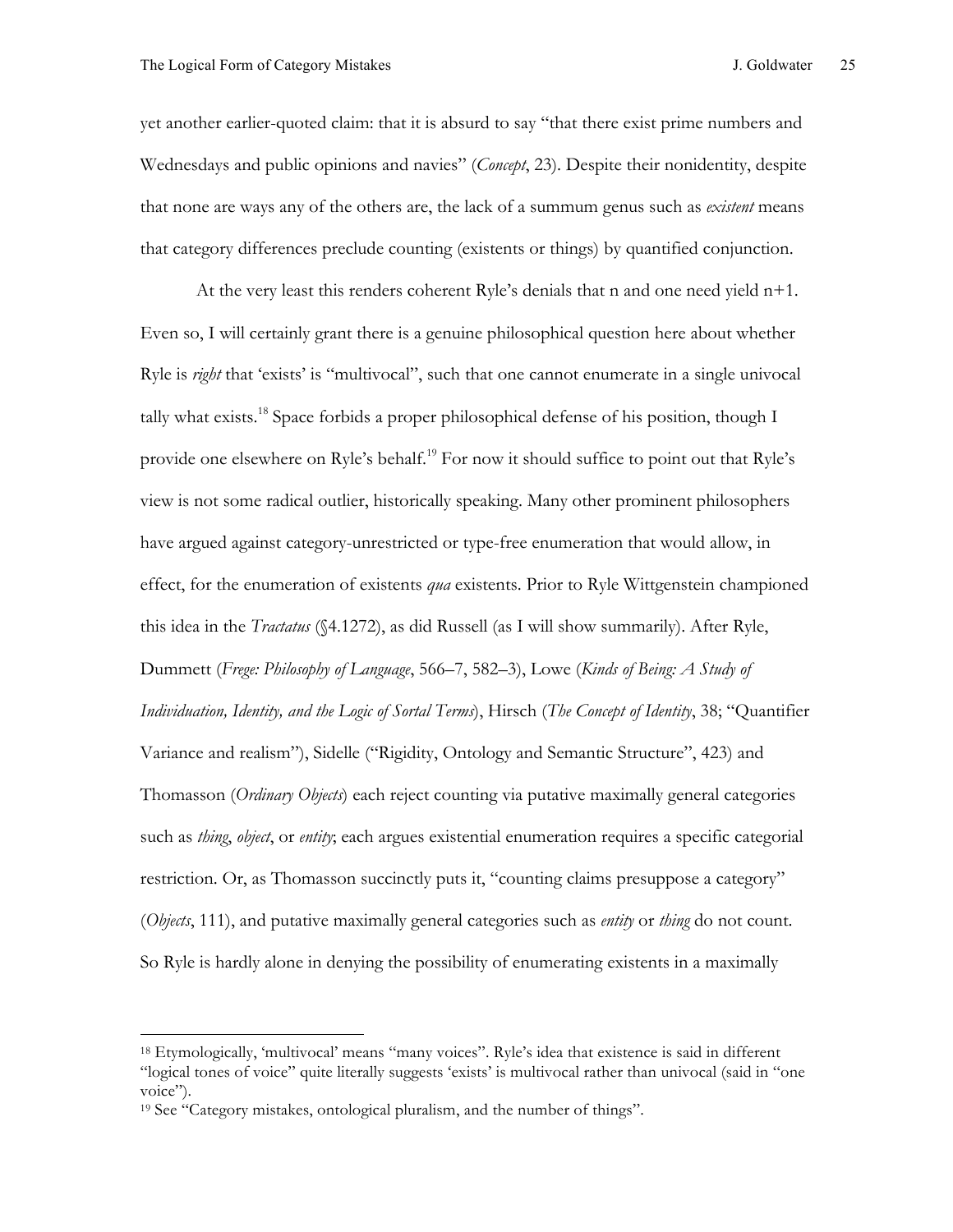generic, category-neutral, or category-unrestricted manner.<sup>20</sup>

## **7. Ryle and Russell on category and type differences**

One last difficulty remains. Earlier I mentioned that one may find Ryle's judgment of category differences puzzling (this was background thesis 5 from the outset). As we have seen, Ryle believes universities and colleges differ in kind, as do individual gloves and pairs of gloves. Certainly Ryle's notion of categorial difference has been criticized before. For example, J.J.C. Smart argued that by Ryle's earlier (1938) substitutional criterion for category differences, even beds and chairs would count as categorially different ("and if furniture words do not form a category, we may well ask what do," Smart remarked).<sup>21</sup> So Ryle not only seems to think that categories come very finely-grained, but they do not seem to correspond to conventional category distinctions either.<sup>22</sup>

Nonetheless I will defend Ryle's judgments regarding category distinctions. Some are easier to explain than others. If a way something is is a property of that thing (as Armstrong 2004 argues), whereas the thing (that is some way) is an object or substance, then Ryle's thing/way category distinction is nothing more than the object/property category distinction, which is quite conventional. Along the same lines, if tasks (or activities, or behaviors) are events, then Ryle's task/way category distinction merely invokes the event/property category distinction, which is also conventional. Many other cases can be

20 See also McDaniel ("Ways of being"; "A return to the analogy of being") and Turner ("Ontological pluralism"; "Logic and ontological pluralism"), who defend categorially restricted existential quantifiers as more fundamental (or more "natural") than unrestricted quantifiers.

<sup>21</sup> In 1938's "Categories" Ryle argued category differences are revealed by failures of substitution; e.g. if 'the number 2' but not 'the chair' can be plugged into '\_\_\_ is prime', then 'the number 2' and 'the chair' differ categorially. In "A note on categories", Smart points out that 'chair' but not 'bed' can fill in the blank in 'the seat of the \_\_\_ is hard', which suggests that by Ryle's criterion, chairs and beds (erroneously) differ in category (p. 227). Worth noting is that the substitutionality criterion is absent from Ryle's discussion in the opening chapter of *Concept*. So its alleged failure need not deter us. 22 Cf. Baker, "Category mistakes".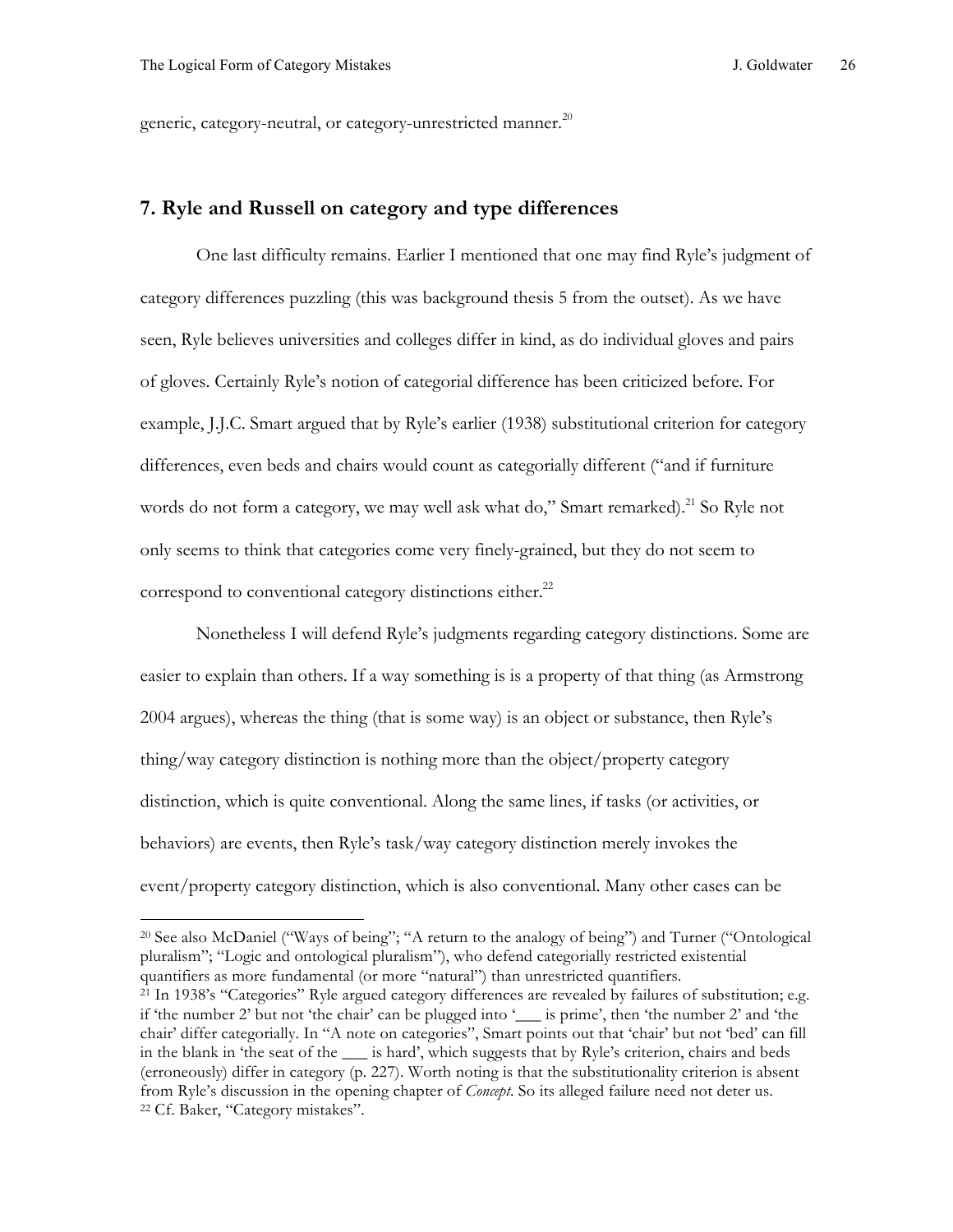handled by the abstract/concrete distinction. If square numbers and public opinions are abstract whereas naives are not, for example, then the category difference Ryle appeals to in these cases is grounded.

It must be conceded, however, that Ryle does draw some highly unconventional category distinctions as well. Ryle bans conjunctive-cum-quantificational claims regarding individual gloves and pairs of gloves, as we have seen several times. Another example not yet discussed comes from his 1938 paper. There Ryle claims we are not "entitled by the fact that we can distinguish the two faces of a coin to infer that when I have a coin in my hand I have three things in my hand, the coin and its two faces" ("Categories", 174). These seem to invoke the part/whole distinction rather than, say, the object/property or abstract/concrete distinction. (And as indicated, Thomasson construes the battalion/division as a part/whole relation as well- so that makes three). Yet the part/whole distinction does not seem to mark a category distinction per se (insofar as both parts and wholes may be material objects, for example).

Yet even this aspect of Ryle's view is principled. The best way to understand it is via Russell's theory of types. During his lectures on logical atomism in 1918, Russell argued for a retroactively Rylean sounding thesis. According to Russell,

The sense in which there are classes is a different one from the sense in which there are particulars, because if the senses of the two were exactly the same, a world in which there are three particulars and therefore eight classes would be a world in which there are at least eleven things. As the Chinese philosopher pointed out long ago, a dun cow and a bay horse make three things: separately they are each one, and taken together they are another, and therefore three (*The Philosophy of Logical Atomism*, 130–1).

The similarities to Ryle's view are striking. Like Ryle, Russell claims that different senses of 'exist' apply to different types of entities, and that applying the same sense of 'exist' to different types of entities would result in an absurd count or tally; that three particulars and eight classes yields eleven things, or that the dun cow, the bay horse, and the pair make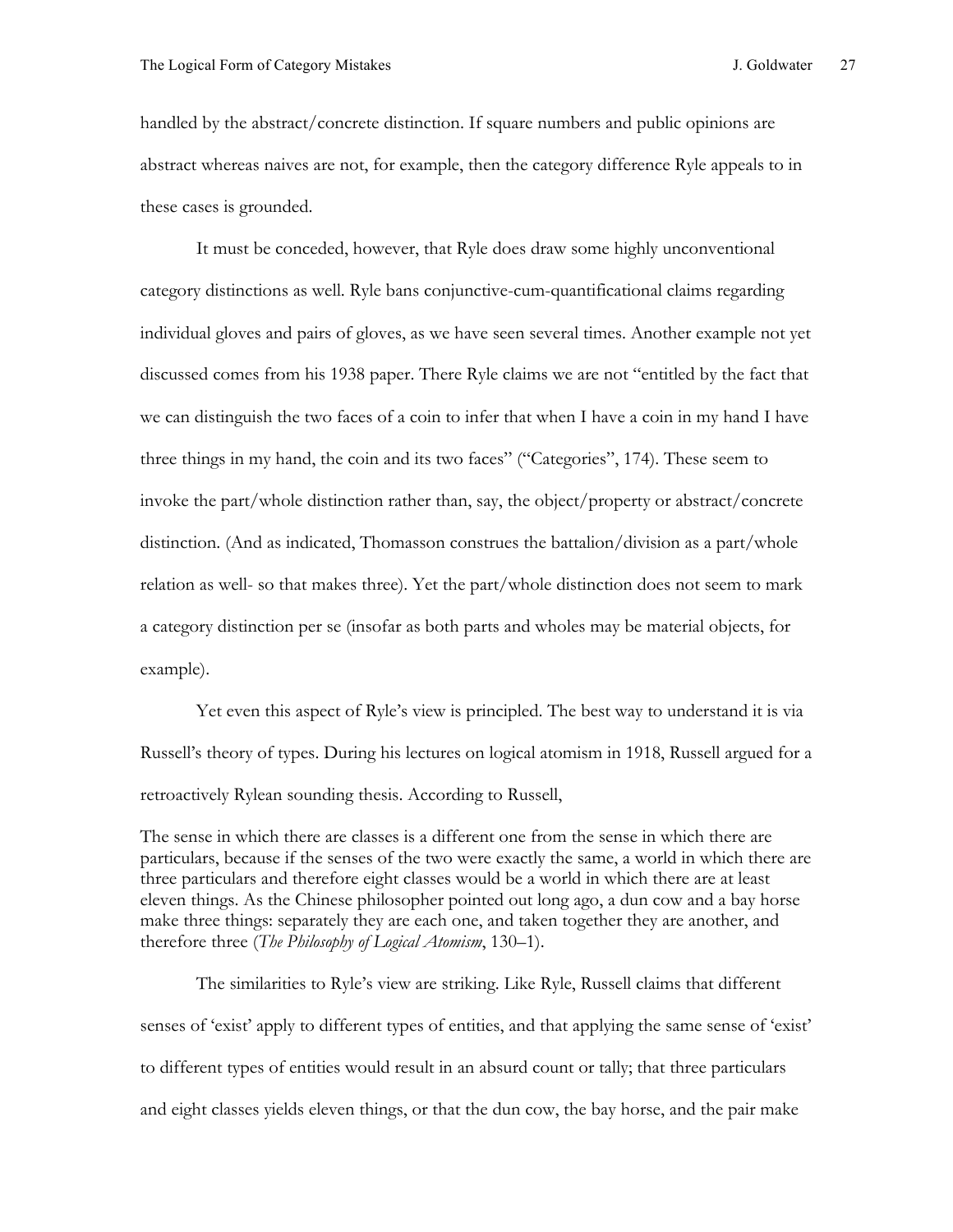three is "nonsense" (*Logical Atomism*, 136). So like Ryle, Russell effects a ban on cross-type conjunction-cum-quantification.

It was of course the famous set-theoretic paradoxes that led Russell to this view. Because treating classes as (capable of being) members of themselves leads to paradox, Russell argued that sentences asserting or denying self-membership are ill-formed (*Logical Atomism*, 132). This in turn implies that "a class consisting of two particulars is not itself.. a fresh particular", according to Russell- for otherwise, *qua* particular, a class (of two) could be a member of itself (and so counted as a third; *Logical Atomism*, 132). Hence the type difference between class and particular, which requires different quantifiers (with different meanings) to range over each. Letting 'there are,' range over particulars and 'there are,' range over classes, even if there are, three particulars and there are eight classes, 'there are  $11$ things' (here) comes out as ill-formed because no one quantifier ranges over both types. For Russell more generally cross-type conjunction-cum-quantification is ruled out as ill-formed.

Of course these (Rylean-sounding) insights are the core of Russell's famous "theory of types".23 *Particular* and *class* are not the only types Russell recognizes, however. For the same reasons that classes differ in type from particulars, classes of classes differ in type from classes, and classes of classes of classes differ in type from classes of classes, and so on. Or as it is commonly rendered, particulars belong to type 0, classes of particulars belong to type 1, classes of classes of particulars belong to type 2, etc. Because no one quantifier ranges over different types, on Russell's theory distinct restricted quantifiers  $\mathbf{\mathbf{I}}_0$ ,  $\mathbf{\mathbf{I}}_1$ ,  $\mathbf{\mathbf{I}}_2$ ,...  $\mathbf{\mathbf{I}}_n$  are required to make existential claims of types 0, 1, 2… n, where n can be arbitrarily large due

<sup>23</sup> See also Russell's "Appendix B: the Doctrine of Types" in 1903's *Principles of Mathematics,* and 1919's *Introduction to Mathematical Philosophy*, esp. chapters 13 and 17.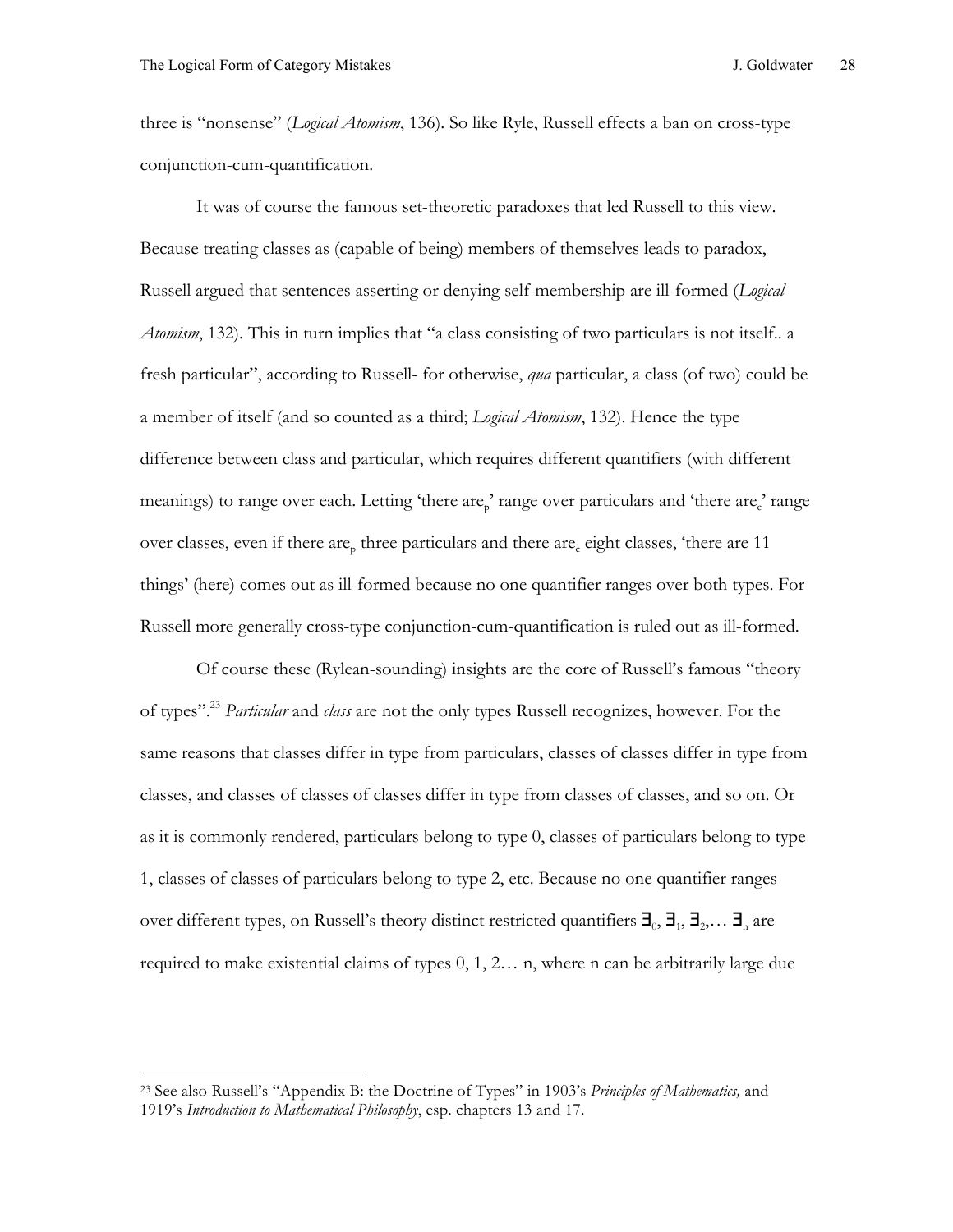to the iterative nature of the set-theoretic hierarchy.<sup>24</sup> Notice that this makes types quite numerous as well quite finely-grained. Now, I will grant the following is not something Ryle himself said, but the posit makes sense of what Ryle does say. Suppose we take Russell's type theory (regarding the membership relation) and apply (or extend) it to the part/whole relation. Partless entities—mereological atoms or simples—would be type 0, wholes consisting of simples would be type 1, wholes consisting of wholes consisting of simples would be type 2, and so on. The result would that be that parts and wholes differ in (logical) type, just as for Russell, members and classes differ in (logical) type. So individual gloves and a pairs of gloves standing in the part/whole relation would also differ in (logical) type. As would a battery and a division, and the faces of a coin and a coin. Just as Ryle claims.

This interpretation is not a mere flight of fancy. In fact, Russell himself arrived at the extensionally equivalent view. In the same lectures on logical atomism, Russell argues that what common-sense takes to be concrete particulars, such as Socrates and Piccadilly, ought instead to be identified with classes, or series of classes (of ultimately logical atoms; *Logical Atomism,* 56–62). So what we would normally think of as the *parts* of Socrates and Piccadilly turn out to be, for Russell, *classes* of a lower-level type than Socrates and Piccadilly themselves. Of course the same would go for the common-sense objects Ryle cites. A pair of gloves, on Russell's 1918 analysis, would be identified with the class whose members are the individual gloves, which would in turn be identified with classes whose members are e.g. threads of cotton (which would in turn consist of further classes of classes, all the way down to logical atoms). Letting the pair of gloves be a class of type n such that  $\exists_{n}$  ranges over the pair, and letting the individual gloves be classes of type n-1 such that  $\exists_{n-1}$  ranges over the

<sup>24</sup> Russell did not actually use type-indices, but instead relied on context to resolve the "typical ambiguity" of ∃. For type-indexed formulations, see Copi, *The Theory of Logical Types*, and Linsky, *Russell's Metaphysical Logic*.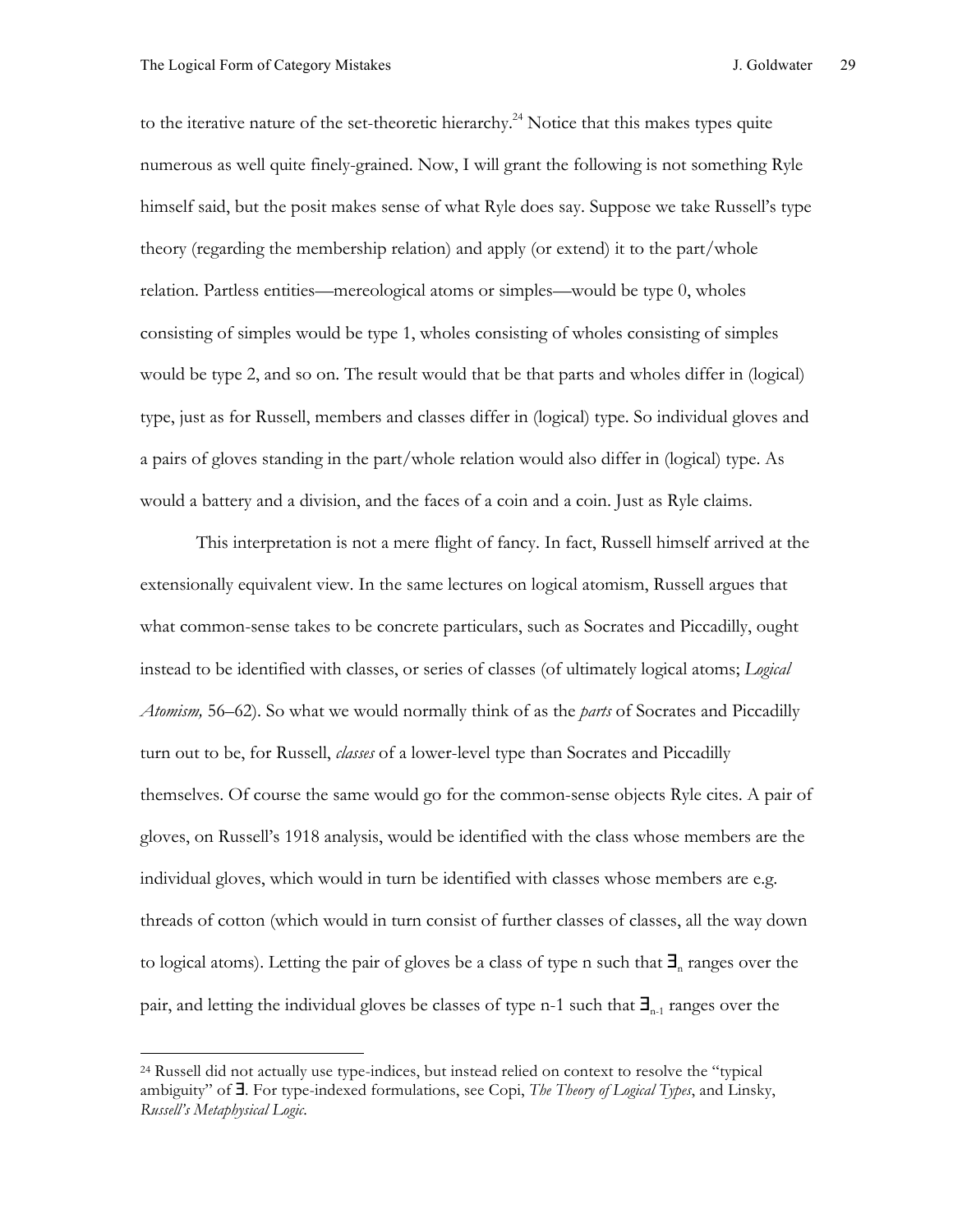individuals, we derive Ryle's result: even if there are $_{n-1}$  two individual gloves (that she bought) and there is, a pair of gloves (that she bought), it is not the case that there are three (things that she bought)- even if the pair and the individuals are not identical. Of course the same goes for the battalions/division and the faces/coin examples, *mutatis mutandis*. So by identifying what appears to be concrete objects as classes (as Russell in fact does), or instead by extending Russell's type-theory from set theory to mereology (as Ryle implicitly does), we get the same result: there are type-bans on conjoining and thereby enumerating exactly what Ryle says we cannot conjoin and thereby enumerate.<sup>25,26</sup>

It must be conceded, however, that Russell's *types* do not neatly correspond to colloquial *categories* (such as *furniture*) or to ontological *categories* (such as *substance*).27 So Russell's type-theory is not a traditional category-theory. If Russell's type-differences do track category differences, however, then obviously this would make sense of Ryle's claim that e.g. gloves and pairs of gloves differ in category. Insofar as Ryle does not (selfconsciously) apply Russell's type theory to mereology and given that Ryle often uses 'category' and 'logical type' interchangeably, however, it is likely that Ryle is simply conflating

<sup>25</sup> According to Magidor, although Ryle analyzes the glove/pair of gloves case as an illegitimate "mix of types", this analysis is "clearly wrong" (*Category Mistakes*, 9 n23). Her argument is that "it would be perfectly appropriate to describe buying three gloves two of which were left-handed by saying 'I bought a pair of gloves and a left-hand glove'". We can now see why Magidor's argument misses the mark: if the gloves (and pairs of gloves) in question are independent, such that none stand in the part/whole relation, then these gloves would *not* belong to different Russell-types, and so would in fact be three. Far from misclassifying Magidor's alternate glove example as a category mistake (or a double counting problem), my Russelian-inspired account of Ryle is well-placed to explain exactly why it is not.

<sup>26</sup> It may be noticed that many debates in contemporary metaphysics—especially the puzzles regarding the existence of mereological composites in addition to mereological simples, or the coincidence of statues and lumps of clay—just are debates over whether there are n parts *and* a whole, for a total of  $n+1$  things. Elsewhere I argue on the basis of Ryle's claims that these debates rest on a category mistake, and so cannot be resolved ("Category mistakes and meta-ontology"). I should note that Thomasson (*Ordinary Objects*; *Ontology Made Easy*) also attempts to deflate these debates, though my arguments differ from hers due to my differing conception of Ryle, as developed here.

<sup>27</sup> Interestingly, Ryle makes a similar point regarding Kant ("Categories", 199). See also Glock, "Nothing categorical on categories".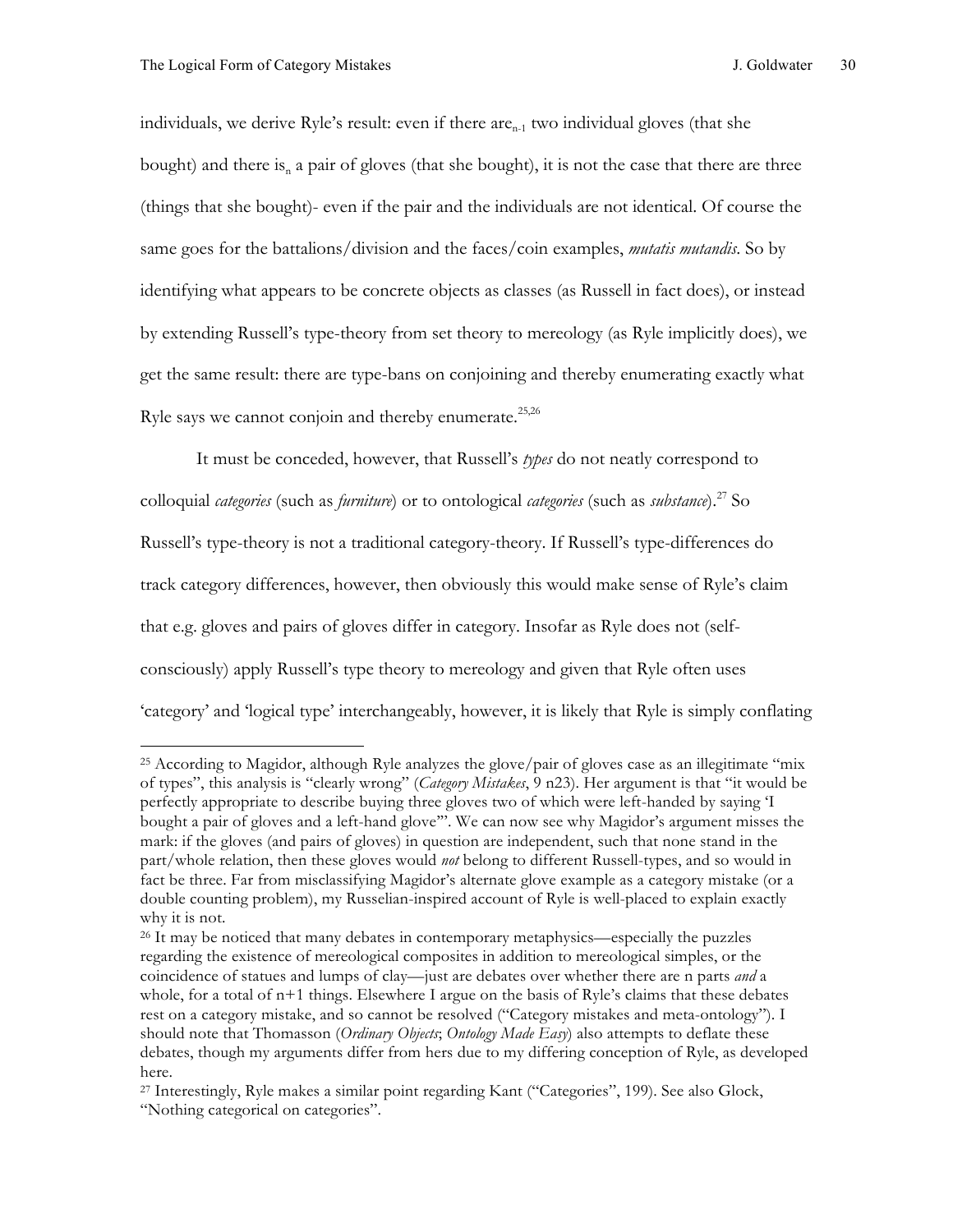Russellian (logical) type differences with category differences in the more conventional sense of the term. I am not sure I see a way around this reading on Ryle's behalf. But as a historical question, I believe the matter settled. As we have just seen, Russell's type-theory banned cross-type conjunctive-cum-quantificational statements, where for Russell types are sufficiently fine-grained to count even gloves and pairs of gloves as different (if need be). Note too that Ryle's formative years as a philosopher coincided in time and place (1920's Oxbridge) with the apex of the popularity of logical atomism and type-theory. So it is wellnigh impossible for Ryle's eventual thinking on conjunctive-cum-quantificational category mistakes, including their fine-granularity, not to have been significantly influenced by Russell's precedent.28

## **8. Conclusion**

 

In the first chapter of *The Concept of Mind*, Ryle gives seven illustrations of category mistakes, or at least illegitimate conjunctions: these are the university, division, team-spirit, British constitution, average taxpayer, sedan-chair, and pair of gloves examples. (Eight if we count the Cartesian claim.) I have argued that each and every one of these cases (including the Cartesian) fits exactly the same pattern: they are all mistakes of conjunction-cumquantification, and all plug into the schema 'there are n of one category and one of another for a total of n+1'. By contrast, other accounts either give different explanations for the different cases, or deny that some of Ryle's illustrations are category mistakes because they do not fit the proposed explanatory model. I have also shown that Ryle's view can be

<sup>28</sup> Dancy ("Ryle and Strawson on category mistakes", 9) agrees that Russell was "clearly" the source of some of Ryle's ideas on categories. For Ryle's debt to Russell in his own words (including a brief discussion of the legacy of Russell's type-theory), see "Bertrand Russell 1872–1970", which Ryle presented to the Aristotelian Society shortly after Russell's death. I thank an anonymous referee for the *Journal of the History of Philosophy* for providing this reference.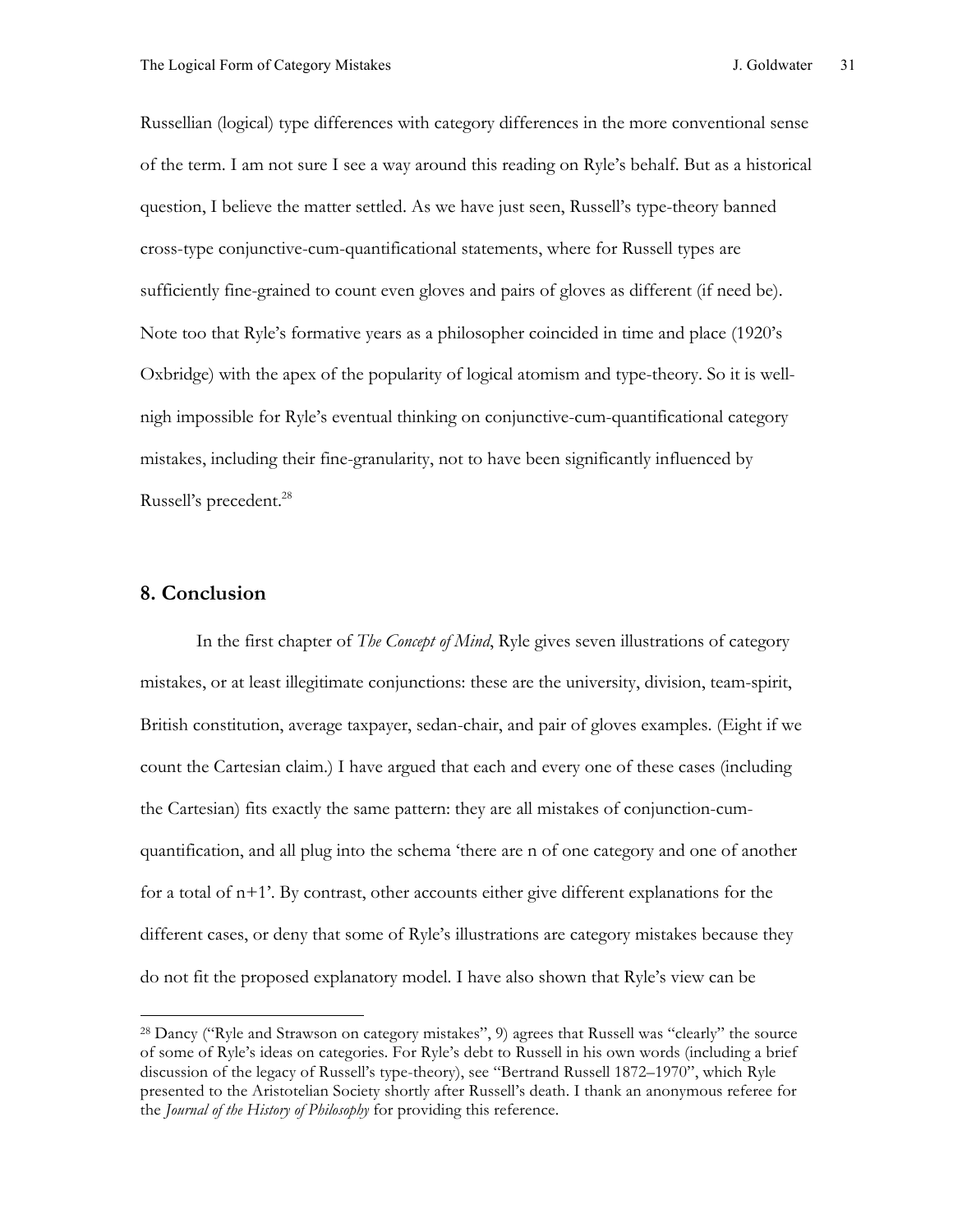understood as an extension of Russell's theory of types, as well as explained Ryle's famous

accusation against Descartes as an application of his more general (and prior) principles

regarding the categorial constraints on quantification: succinctly, the Cartesian mistake fills in

the faulty 'n and one so n+1' schema by saying 'there is a mind and a body for a total of

two'. With this demonstrated I hope to have dispelled whatever mystery remains regarding

Ryle's most famous view, and to have helped anyone assigning Ryle with how to answer

their study questions.

## **Bibliography and Abbreviations**

Armstrong, David. *Truth and Truthmakers*. Cambridge: Cambridge University Press, 2004.

- Baker, A.J. "Category Mistakes". *Australasian Journal of Philosophy*, 34.1 (1956): 13–26.
- Bergmann, Merrie. "Logic and Sortal Incorrectness". *The Review of Metaphysics*, 31.1 (1977): 61–79.
- Chalmers, David, ed. *Philosophy of Mind: Classical and Contemporary Readings*. Oxford: Oxford University Press, 2002.

Chalmers, David, Manley, David, & Wasserman, Ryan, eds. *Metametaphysics: New Essays on the Foundations of Ontology*. Oxford: Oxford University Press, 2009. [*Metametaphysics*]

- Cotnoir, Aaron & Baxter, Donald, eds. *Composition as Identity*. Oxford: Oxford University Press, 2014.
- Dancy, Jonathan. "Ryle and Strawson on Category Mistakes". In Dolby, *Ryle on Mind and Language*, 9–25.
- Dolby, David, ed. *Ryle on Mind and Language*. Palgrave Macmillan Press, 2015.
- Dummett, Michael. *Frege: Philosophy of Language*, 1<sup>st</sup> ed. New York: Harper and Row, 1973. 2<sup>nd</sup> ed. Cambridge: Harvard University Press, 1981.

Goddard, Leonard. "Predicates, Relations and Categories". *Australasian Journal of Philosophy*, 44.2 (1966): 139–171.

Goldwater, Jonah. "Category Mistakes, Ontological Pluralism, and the Number of Things". Unpublished manuscript.

—— "Category Mistakes and Meta-ontology". Unpublished manuscript.

Glock, Hans-Johann. "Nothing Categorical on Categories". In Dolby, *Ryle on Mind and Language*, 26–55.

Hirsch, Eli. *The Concept of Identity*, Oxford: Oxford University Press, 1982.

—— "Quantifier Variance and Realism". *Philosophical Issues* 12.1 (2002): 51–73.

- Hofstadter, Albert. "Professor Ryle's Category Mistake". *The Journal of Philosophy* 48.9 (1951): 257–270.
- Lambert, Karel. "On the No Type Theory of Significance". *Australasian Journal of Philosophy* 46: 1 (1968): 79–86.
- Lappin, Shalom. *Sorts, Ontology, and Metaphor*. New York: W. De Gruyter, 1981. [*Sorts*]

Copi, Irving. *The Theory of Logical Types*, London: Routledge Kegan Paul, 1971.